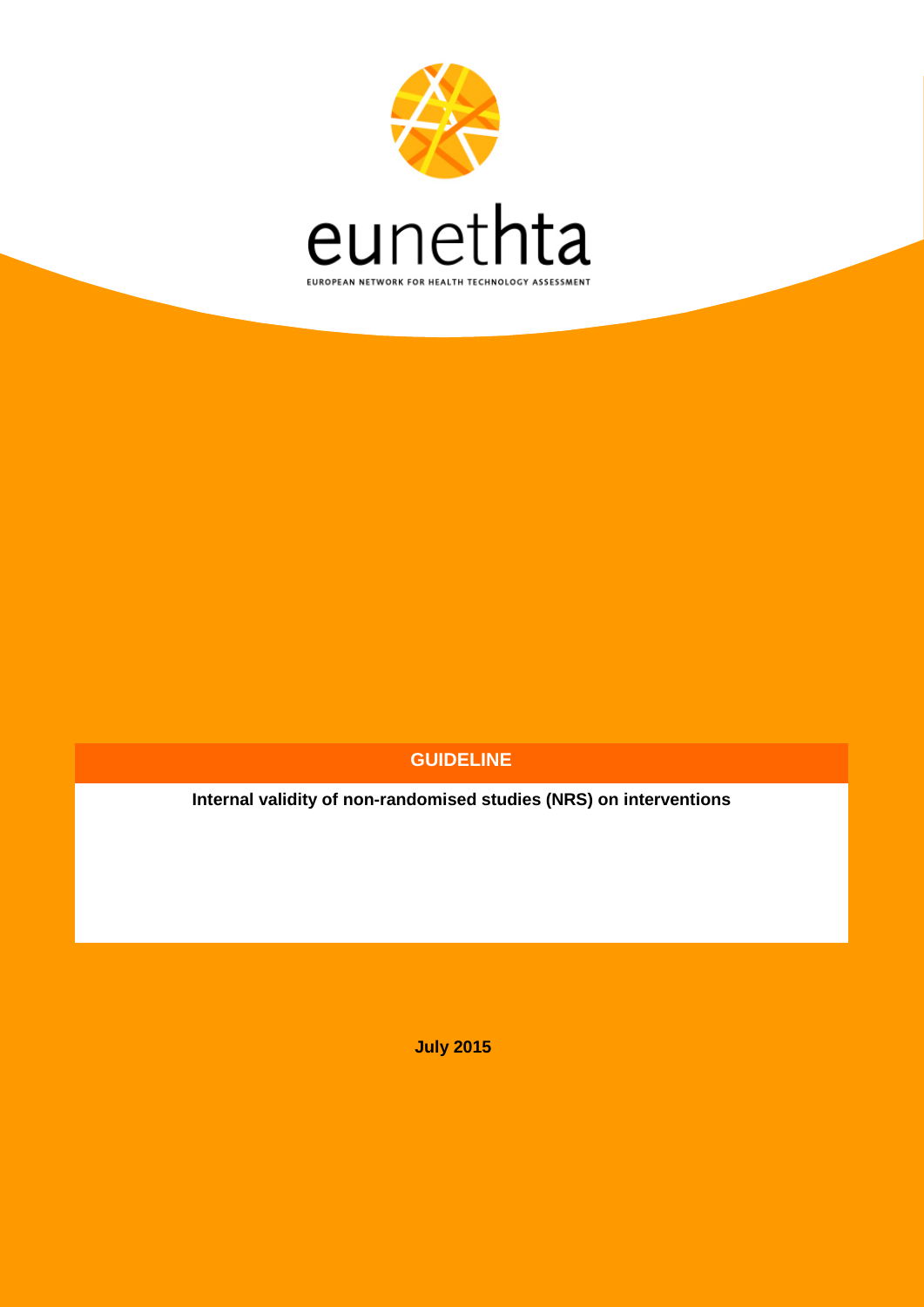The primary objective of EUnetHTA JA2 WP 7 methodology guidelines is to focus on methodological challenges that are encountered by HTA assessors while performing relative effectiveness assessments of pharmaceuticals or nonpharmaceutical health technologies.

As such the guideline represents a consolidated view of non-binding recommendations of EUnetHTA network members and in no case an official opinion of the participating institutions or individuals.

**Disclaimer:** EUnetHTA Joint Action 2 is supported by a grant from the European Commission. The sole responsibility for the content of this document lies with the authors and neither the European Commission nor EUnetHTA are responsible for any use that may be made of the information contained therein.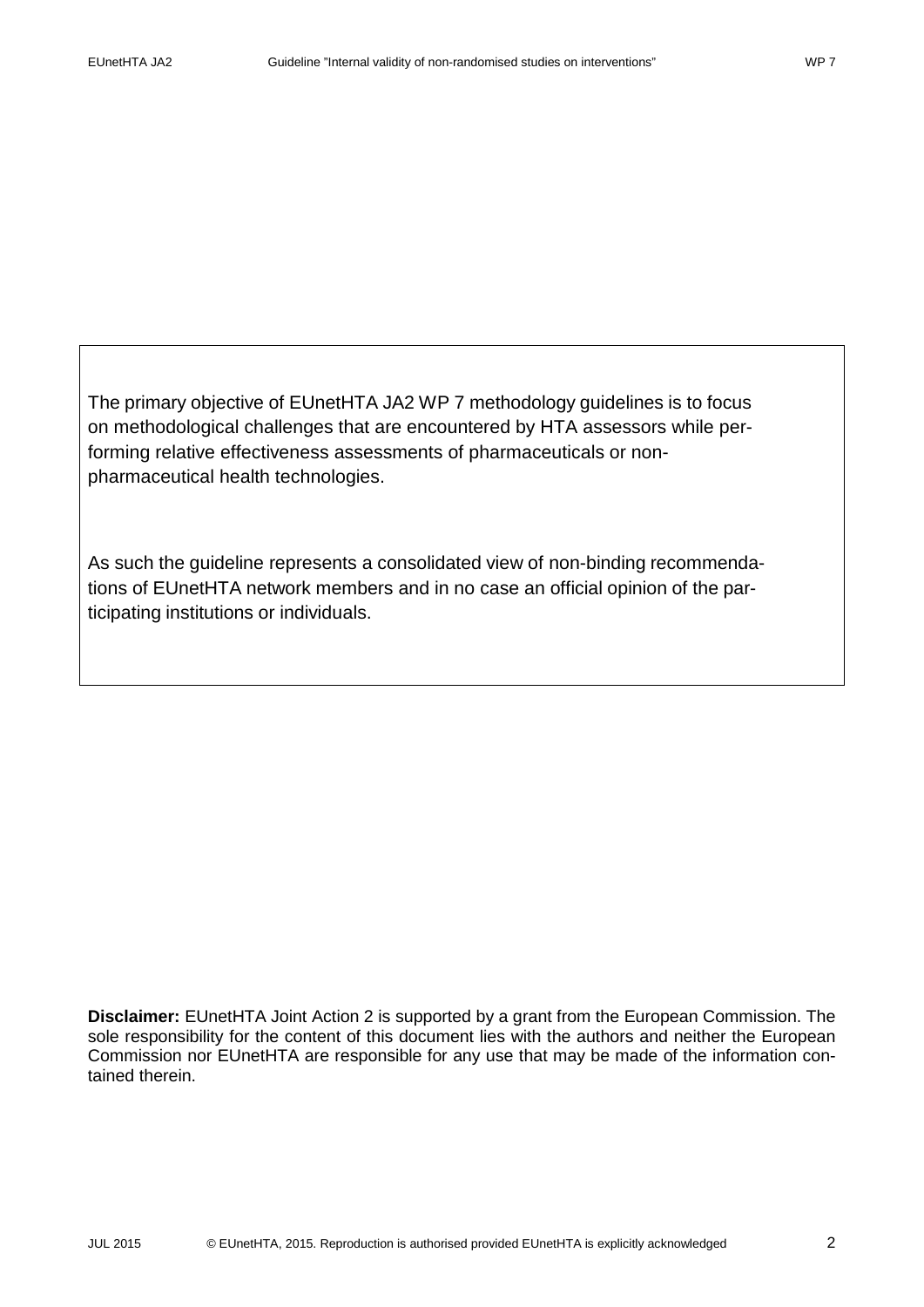This guideline has been developed by IQWiG (Institute for Quality and Efficiency in Health Care), Germany

With assistance from draft group members from NOKC (Norwegian Knowledge Centre for the Health Services), Norway SNHTA (Swiss Network for Health Technology Assessment), Switzerland

The guideline was also reviewed and validated by a group of dedicated reviewers from  $AIFA - IT$ ZIN – NL NETSCC – UK SBU – SE NICE – UK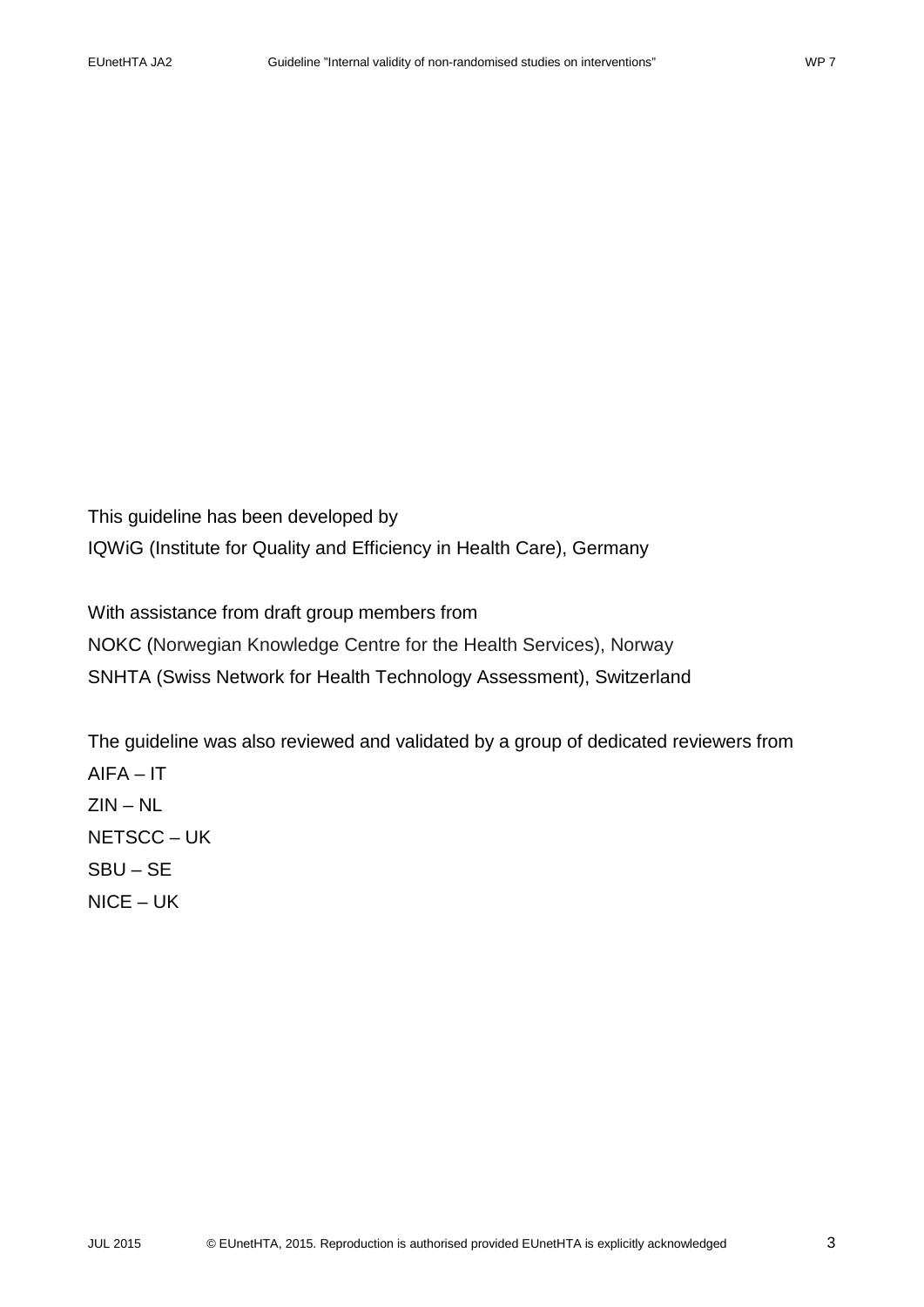# **Table of contents**

| Annexe 3. Example table on how to present RoB assessment results 33 |  |
|---------------------------------------------------------------------|--|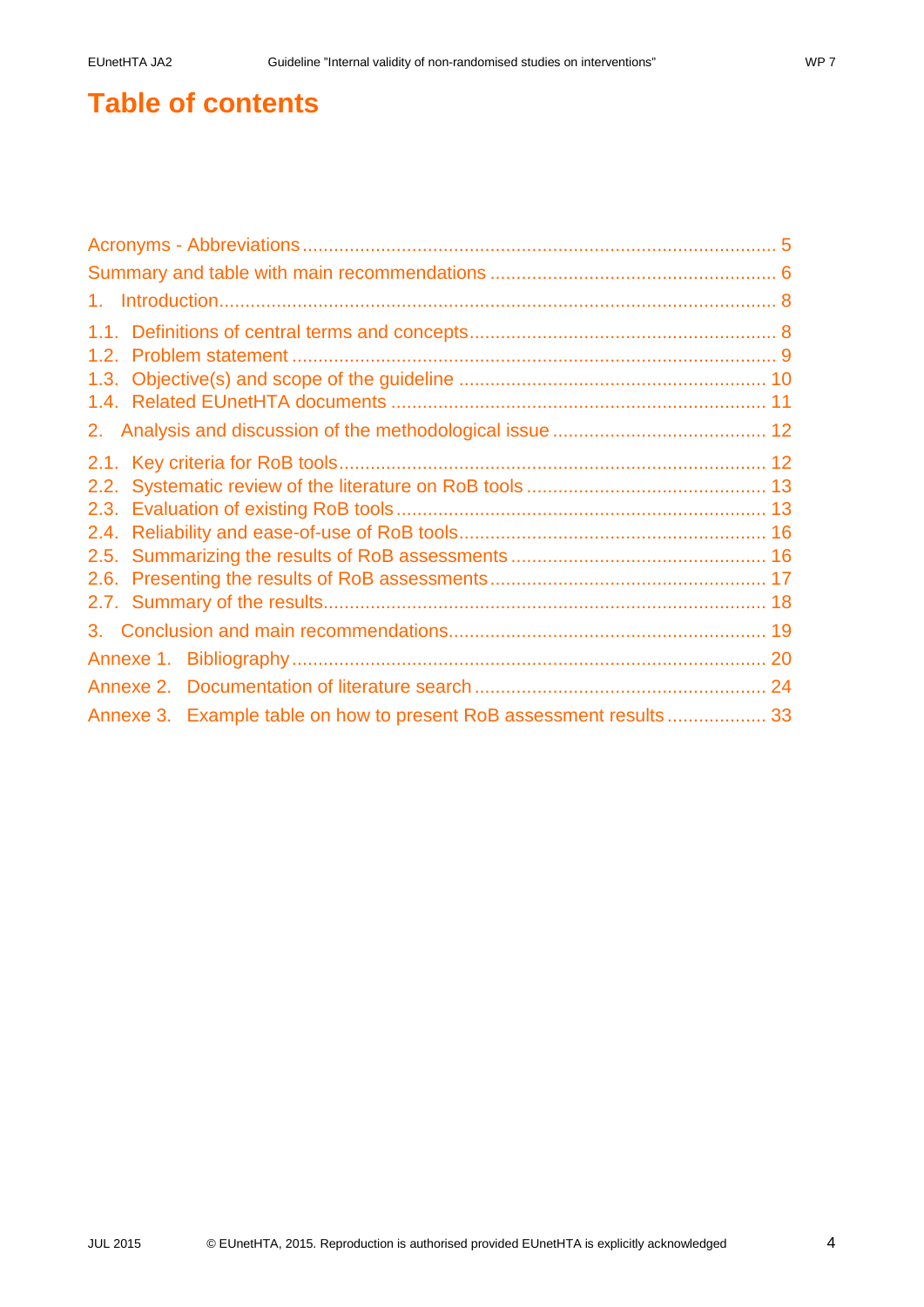# <span id="page-4-0"></span>**Acronyms - Abbreviations**

- ACROBAT A Cochrane Risk of Bias Assessment Tool
- RoBANS Risk of Bias Assessment Tool for Non-randomized Studies
- CONSORT Consolidated Standards of Reporting Trials
- EUnetHTA European network for Health Technology Assessment
- GRADE Grading of Recommendations, Assessment, Development and Evaluation
- HTA Health technology assessment

IQWiG – Institut für Qualität und Wirtschaftlichkeit im Gesundheitswesen (Institute for Quality and Efficiency in Health Care)

- NRS Non-randomised study
- PRISMA Preferred Reporting Items for Systematic Reviews and Meta-Analyses
- RCT Randomised controlled trial
- RoB Risk of Bias
- STROBE Strengthening the Reporting of Observational Studies in Epidemiology
- WP Work package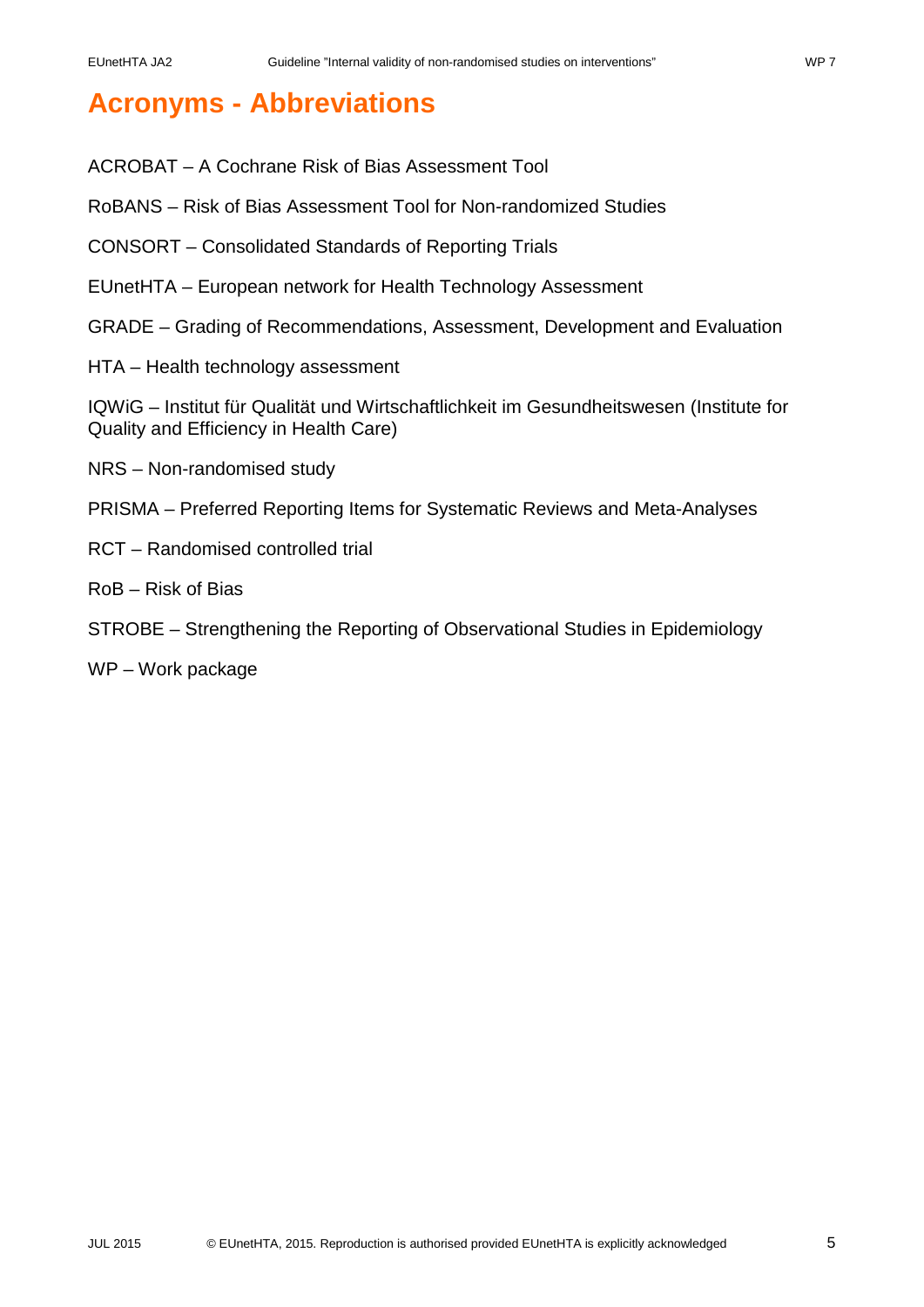# <span id="page-5-0"></span>**Summary and table with main recommendations**

This guideline is intended to provide recommendations on the assessment of the internal validity of non-randomised studies (NRS) used for the evaluation of effects of interventions. The inclusion of NRS in a systematic review conducted as part of an HTA may be useful in specific circumstances, but leads to several challenges in terms of internal validity assessment. The aim of this guideline was to recommend tools or checklists that are suitable for assessing risk of bias (RoB) in NRS evidence.

RoB tools were identified from previous systematic reviews and own systematic literature searches. Key criteria, such as coverage of relevant bias domains, were used to evaluate the tools. In addition, tools were required to be free of items on reporting quality and external validity (or applicability). Literature findings concerning reliability and ease-of-use were used as additional criteria.

A total of 11 tools were identified and assessed in detail. Two tools emerged as the currently best instruments for assessing RoB in NRS: ACROBAT-NRSI (A Cochrane Risk of Bias Assessment Tool) and RoBANS (Risk of Bias Assessment Tool for Nonrandomised Studies). As both tools have been developed only very recently, data on reliability are sparse, but it is clear that adequate training is required before assessing NRS evidence. Because ACROBAT-NRSI offers endpoint-specific assessments, requires a summary rating and comes with detailed instructions and documentation guides, this tool is recommended as primary RoB tool for assessment of NRS.

| <b>Recommendations</b>                                                                                                                                                                                                                                                                     | The recommendation<br>is based on arguments<br>presented in the fol-<br>lowing parts of the<br>guideline text |
|--------------------------------------------------------------------------------------------------------------------------------------------------------------------------------------------------------------------------------------------------------------------------------------------|---------------------------------------------------------------------------------------------------------------|
| 1 <sup>st</sup> recommendation:                                                                                                                                                                                                                                                            |                                                                                                               |
| As the inclusion of non-randomised studies (NRS) in an HTA<br>report requires large efforts (but often fails to increase the validi-<br>ty of the report's conclusion), the decision to do so should be<br>made only after careful consideration of all advantages and dis-<br>advantages. | 1.2                                                                                                           |
| $2nd$ recommendation:                                                                                                                                                                                                                                                                      |                                                                                                               |
| Internal validity (or risk of bias) should be assessed separately<br>from quality of reporting and external validity (or applicability).                                                                                                                                                   | 2.1                                                                                                           |
| 3 <sup>rd</sup> recommendation:                                                                                                                                                                                                                                                            |                                                                                                               |
| Assessment of risk of bias (RoB) covers at least 5 different<br>types of bias: selection bias (including bias due to confounding),<br>performance bias, detection bias, attrition bias, and reporting<br>bias.                                                                             | 2.1                                                                                                           |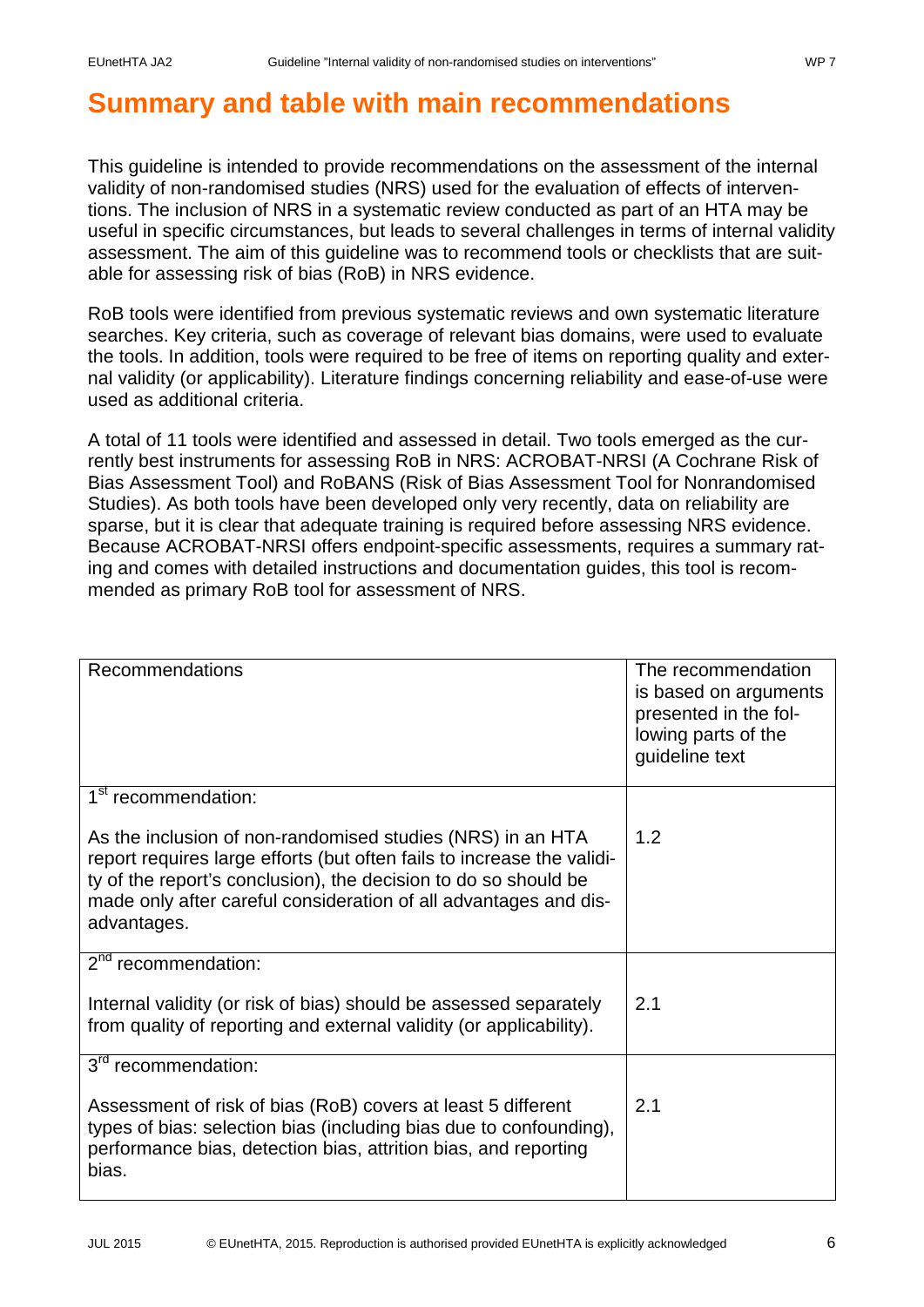| $4th$ recommendation:                                                                                                                                                                                                                                                                                                          |     |
|--------------------------------------------------------------------------------------------------------------------------------------------------------------------------------------------------------------------------------------------------------------------------------------------------------------------------------|-----|
| At present, ACROBAT-NRSI (A Cochrane Risk of Bias Assess-<br>ment Tool) should be used for the RoB assessment of NRS.                                                                                                                                                                                                          | 2.3 |
| 5 <sup>th</sup> recommendation:                                                                                                                                                                                                                                                                                                |     |
| Adequate methodological and clinical knowledge is required for<br>valid and reliable RoB assessment in NRS, because a full un-<br>derstanding of both bias mechanisms and possible confounders<br>is necessary. In addition, clear and consistent decision rules<br>should be agreed on to achieve acceptable reproducibility. | 2.4 |
| 6 <sup>th</sup> recommendation:                                                                                                                                                                                                                                                                                                |     |
| RoB assessment requires that NRS evidence is first subdivided<br>into cohort and case-control studies. Registry analyses usually<br>fall into the category of cohort studies.                                                                                                                                                  | 2.5 |
| 7 <sup>th</sup> recommendation:                                                                                                                                                                                                                                                                                                |     |
| In HTA reports, RoB assessment of NRS should be described in<br>meticulous detail in order to enable readers to understand the<br>process and the results.                                                                                                                                                                     | 2.6 |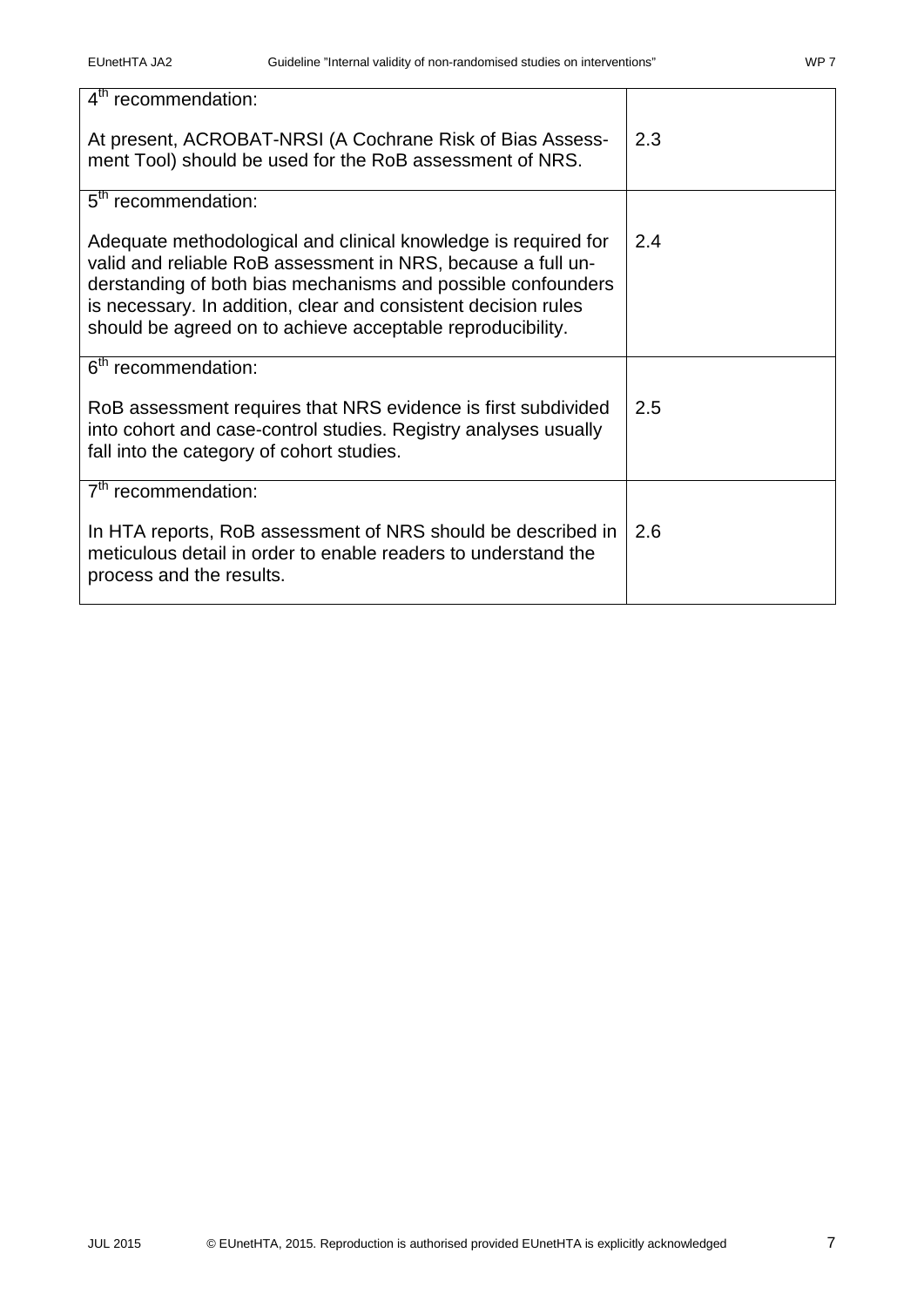### <span id="page-7-0"></span>**1. Introduction**

### <span id="page-7-1"></span>**1.1.Definitions of central terms and concepts**

- **Applicability,** also known as external validity, generalisability, or transposability, is the extent to which the effects observed in clinical studies are likely to reflect the expected results when a specific intervention is applied to the population of interest.
- **Attrition bias:** is caused by missing outcome data. Possible reasons for missing outcome data include loss to follow-up, incomplete data collection, and exclusions of study participants.
- **Bias:** a systematic error in an estimate or an inference. Because the results of a study may in fact be unbiased despite a methodological flaw, it is appropriate to consider risk of bias (RoB).
- **Case-control study**: a study design which identifies patients who have developed an outcome and compares their past exposure (including interventions) with that of controls who do not have the outcome.
- **Cohort study**: a study design where a sample of persons with and without an exposure (including interventions) is followed over time in order to compare the incidence of an outcome between exposed and unexposed persons.
- **Confounding**: Confounders are pre-intervention variables that are associated with the intervention and causally related to the outcome of interest. Bias due to confounding predominates in observational studies.
- **Detection bias**: occurs when outcome measurement is affected systematically by intervention status. This bias may be present, if outcome assessors are aware of intervention status, if different methods of outcome assessment are used in the different interventions groups, or if intervention status affects measurement errors.
- **Internal validity:** the extent to which the (treatment) difference observed in a trial is likely to reflect the 'true' effect within the trial (or in the trial population) by considering methodological criteria.
- **Non-randomised study**: a study design that lacks randomised allocation of interventions. Non-randomised (or observational) studies can be grouped into cohort, case-control, and non-comparative studies.
- **Performance bias**: arises due to departures from the intended interventions. This type of bias can be caused by co-interventions, treatment switches, contamination, and other failures to implement the intervention as intended (e.g. non-adherence).
- **Reporting bias**: is defined as the selective reporting of study results depending on the nature or direction of results. Reporting bias may be present both on the study level (e.g. non-publication of complete study) and on the outcome level (e.g. nonpublication of outcomes within published studies). These two subtypes of bias have been called publication bias and outcome reporting bias.
- **Selection bias**: occurs when selection of study participants into the study is related to an effect of the intervention or a cause of the intervention *and* an effect of the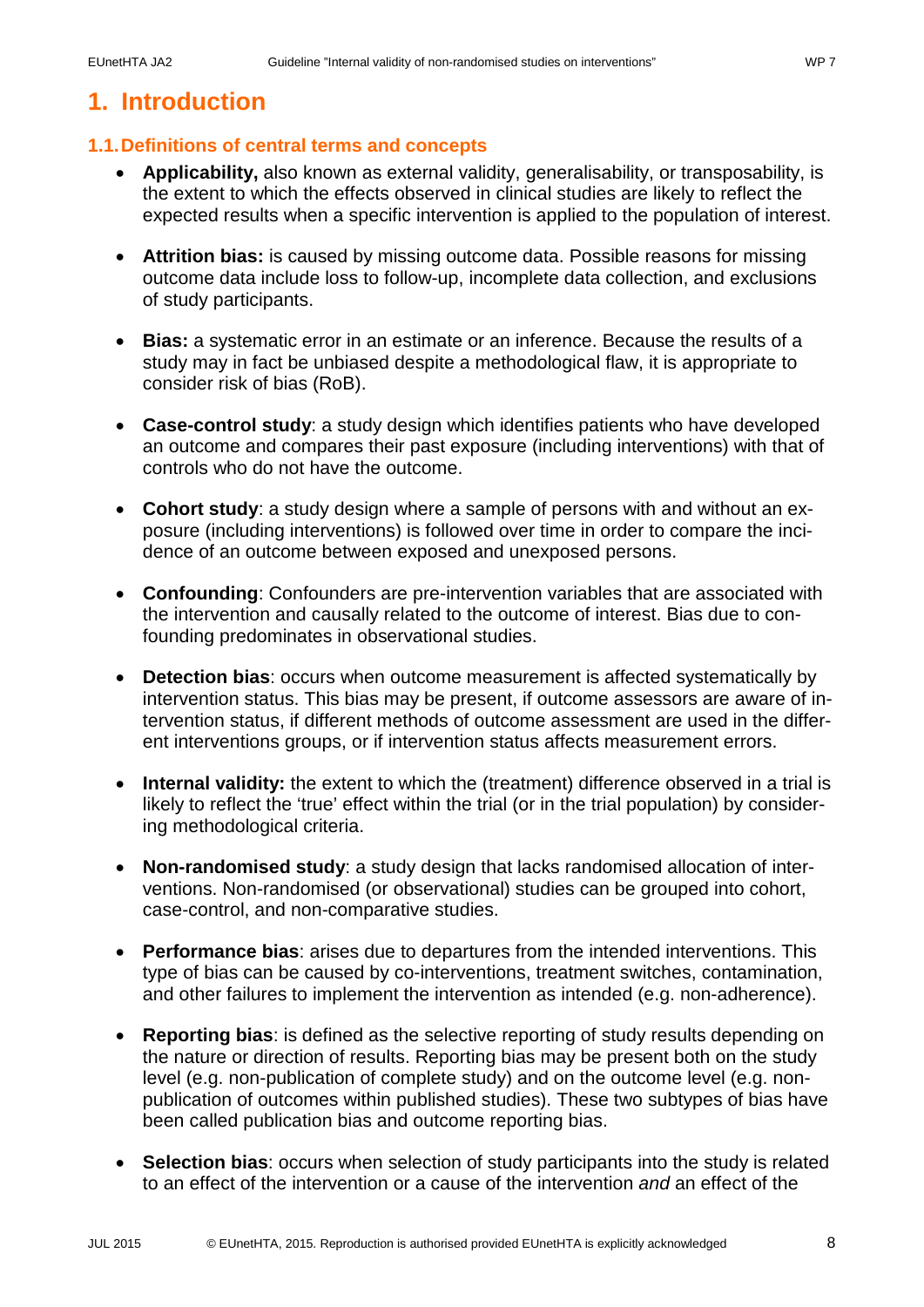outcome or a cause of the outcome. The term selection bias should not be used to describe bias due to confounding or applicability (i.e. external validity).

### <span id="page-8-0"></span>**1.2.Problem statement**

Although randomised controlled trials (RCTs) provide the most robust evidence, other types of studies may provide additional information on the relative efficacy or effectiveness of medical interventions [\(1\)](#page-19-1). The debate concerning the relative advantages of randomised and non-randomised studies has been going on for decades [\(2-25\)](#page-19-2). Both types of research designs should probably not be seen as opposing each other but as complementary. No general recommendation can be made as to which alternative is preferable, because the decision depends on topic-specific circumstances, regulatory context, resources and time expenditure.

Possible reasons favouring the inclusion of non-randomised studies (NRS) include:

- The research question cannot (or only with the greatest difficulty) be answered in RCTs. This may be the case because of organizational reasons (e.g. in public health interventions) or epidemiologic circumstances (e.g. very rare diseases).
- The research question can probably be answered with NRS evidence, because very large effects are likely (or at least possible).
- There is an external need to offer a 'best guess' rather than no answer at all. Such a situation may be present early in the life cycle of a new intervention or when HTA is used to make only a temporary decision which is followed by an early reassessment (e.g. in a coverage with evidence development [CED] model).

Possible reasons against inclusion of non-randomised studies (NRS) include:

- The HTA report aims at providing a highly reliable result. The inclusion of NRS as the sole information source will very often prevent the results from being 'definitive'.
- There is an external need to complete the HTA report within a short time period. As indexing of studies in electronic databases and reporting of study details is less complete for NRS than for RCTs, HTA-associated workload increases when NRS are included.
- The inclusion of NRS evidence might mislead researchers into the false belief that RCTs are not worthwhile to perform. Thus, HTA might act as a barrier in finding out the 'true' effect of an intervention.

The reasons favouring the inclusion of NRS have considerably less weight, if it is clear that RCTs (of adequate quality and sample size) exist. In the following, it therefore was assumed that HTA reports are more likely to include NRS as the sole rather than an additional source of information on effectiveness and safety.

The inclusion of NRS leads to specific challenges in terms of internal validity assessment [\(26-28\)](#page-20-0). Classifying the design of a given study can also be difficult, because methodological descriptors in a scientific article may be wrong or missing [\(29,](#page-20-1) [30\)](#page-20-2). Due to the large variety of NRS designs and their varying susceptibility to different biases, it is complex to perform a uniform evaluation of RoB for this type of evidence [\(31-34\)](#page-20-3).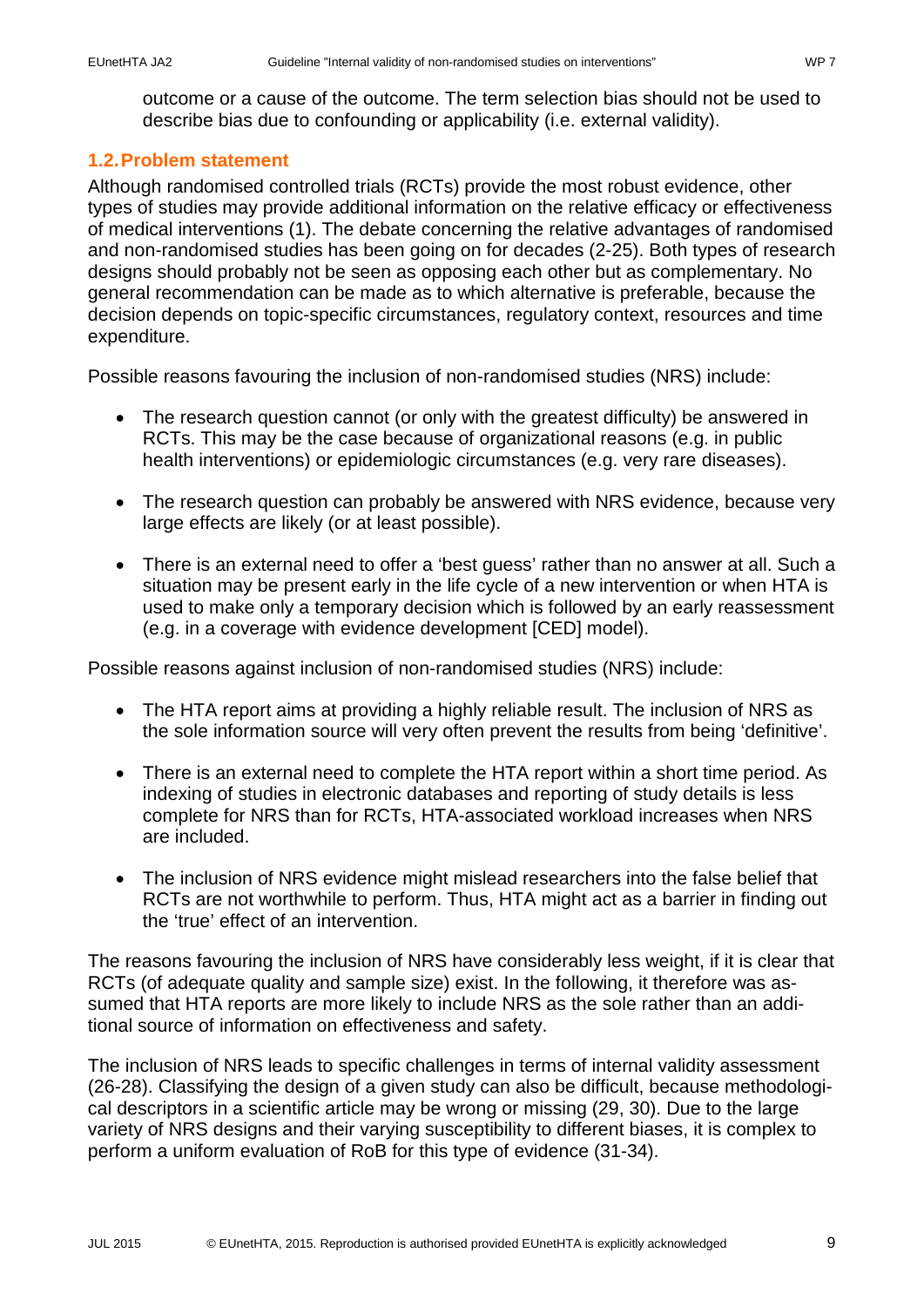### <span id="page-9-0"></span>**1.3.Objective(s) and scope of the guideline**

This guideline is intended to provide recommendations on the assessment of the internal validity of NRS used for the evaluation of effects of interventions. For this scope two main questions originally came into focus:

- How to classify NRS evidence according to study design and
- how to best assess risk of bias (RoB) of specific NRS types.

The classification of study designs, however, was considered relevant for the purposes of this guideline only if it supported the assessment of internal validity in the context of an RoB instrument. It was preferred to recommend only one tool or checklist that – partly or fully – is applicable to different types of studies (ideally including also RCTs). If this would have not been possible, separate tools for the assessment of the most important study designs would have been proposed.

The classification of study designs (i.e. the first question of the guideline) cannot be answered on the basis of empirical arguments alone but requires a conceptual model founded in epidemiology. Common labels of study designs such as prospective cohort study or case-control study are ambiguous and require clear definition before being used as eligibility criteria or indicators of RoB.

The guideline did not aim at specifying exactly when to include NRS evidence, as the choice between RCT and NRS evidence is an often debated and multifaceted topic (see section [1.2\)](#page-8-0). Thus, it appears appropriate to address it in a separate guideline. However, some general comments on this issue were deemed necessary (see previous section). Furthermore, the scope of the present guideline was restricted to assessments of intervention effects (therapeutic, preventive, screening or diagnostic interventions), thereby excluding all studies on diagnostic or prognostic test accuracy, aetiology or epidemiology. Finally, assessments of external validity or applicability were considered outside the scope of the present guideline, as this topic is addressed in another EunetHTA guideline [\(35\)](#page-21-0).

When assessing the RoB of NRS (i.e. the second aim of the guideline), it is worthwhile to keep in mind that NRS may be affected by exactly the same forms of bias that can occur also in randomised studies (e.g. attrition bias or information bias). Therefore, tools for assessing RoB could include partly the same items for RCT and NRS. Thus, this guideline on NRS built on the existing EUnetHTA guideline on the internal validity of RCTs [\(36\)](#page-21-1). Nevertheless, because of the non-random allocation of research participants to groups, selection bias and confounding are likely to be introduced in NRS. When evaluating NRS data, assessing these issues therefore is extremely important and should most likely be focused on the different methods of statistical adjustments used in such studies (e.g. matched-pair analysis, multivariate regression models, g-estimation or propensity score matching).

Inclusion of non-comparative studies such as case series poses additional difficulties to researchers, because the lack of between-group comparisons precludes assessment of relative effectiveness. Given the lower importance of non-comparative studies for relative effectiveness assessment (REA) and HTA, it was deemed less important to propose any formal tool for assessing RoB of bias in these types of studies. In the assessment of safety, however, non-comparative studies may play a greater role [\(37\)](#page-21-2).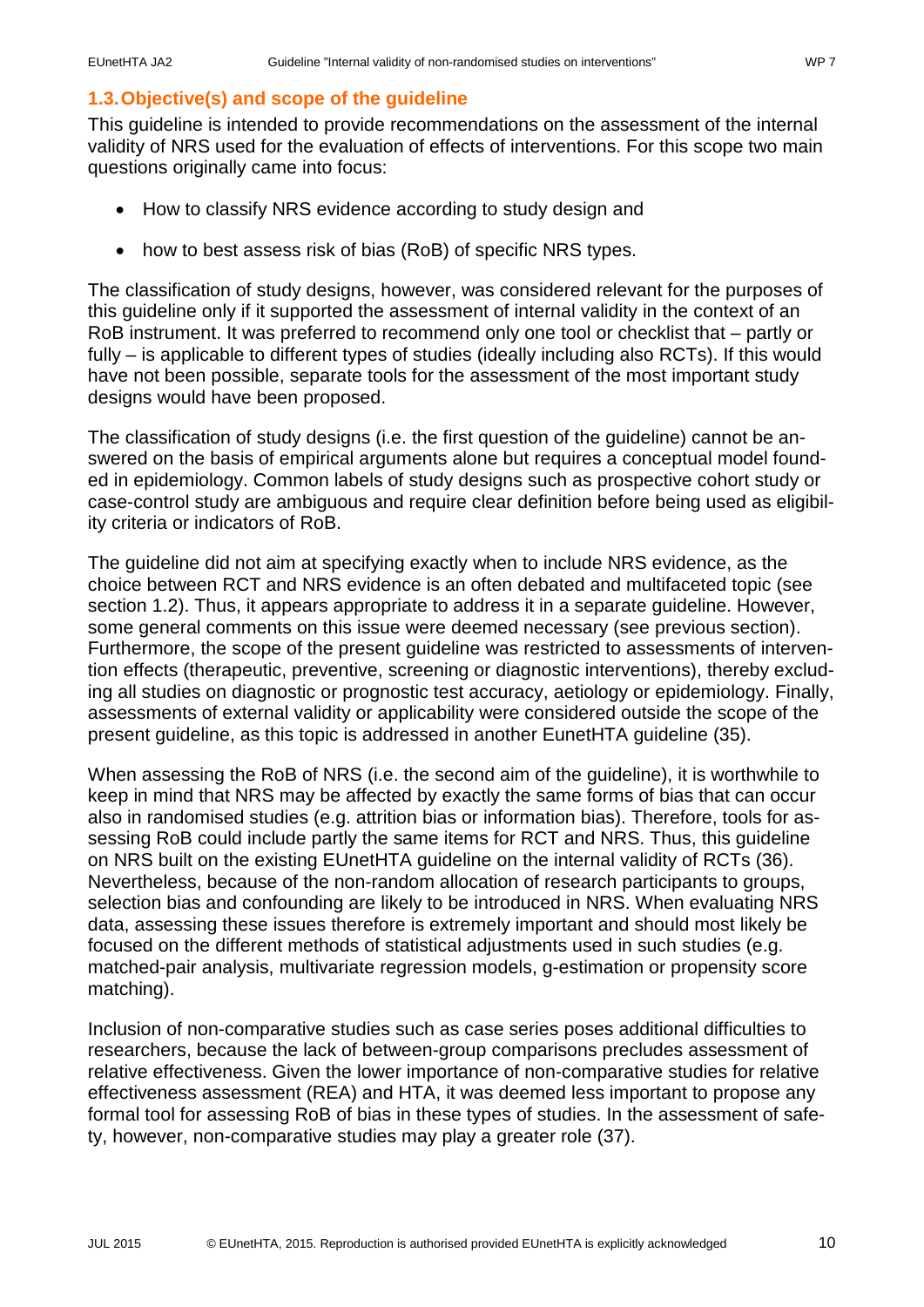An ideal assessment instrument would be valid, reliable, easy-to-use and widely applicable. The aim of the present guideline was to systematically identify such an ideal RoB assessment method.

### <span id="page-10-0"></span>**1.4.Related EUnetHTA documents**

Other EUnetHTA methodology guidelines should be consulted when assessing the internal validity of RCTs [\(36\)](#page-21-1) or when assessing external validity or applicability [\(35\)](#page-21-0). Furthermore, the issue of diagnostic test accuracy and personalised medicine is or will be addressed in other EUnetHTA guidelines or methodological papers.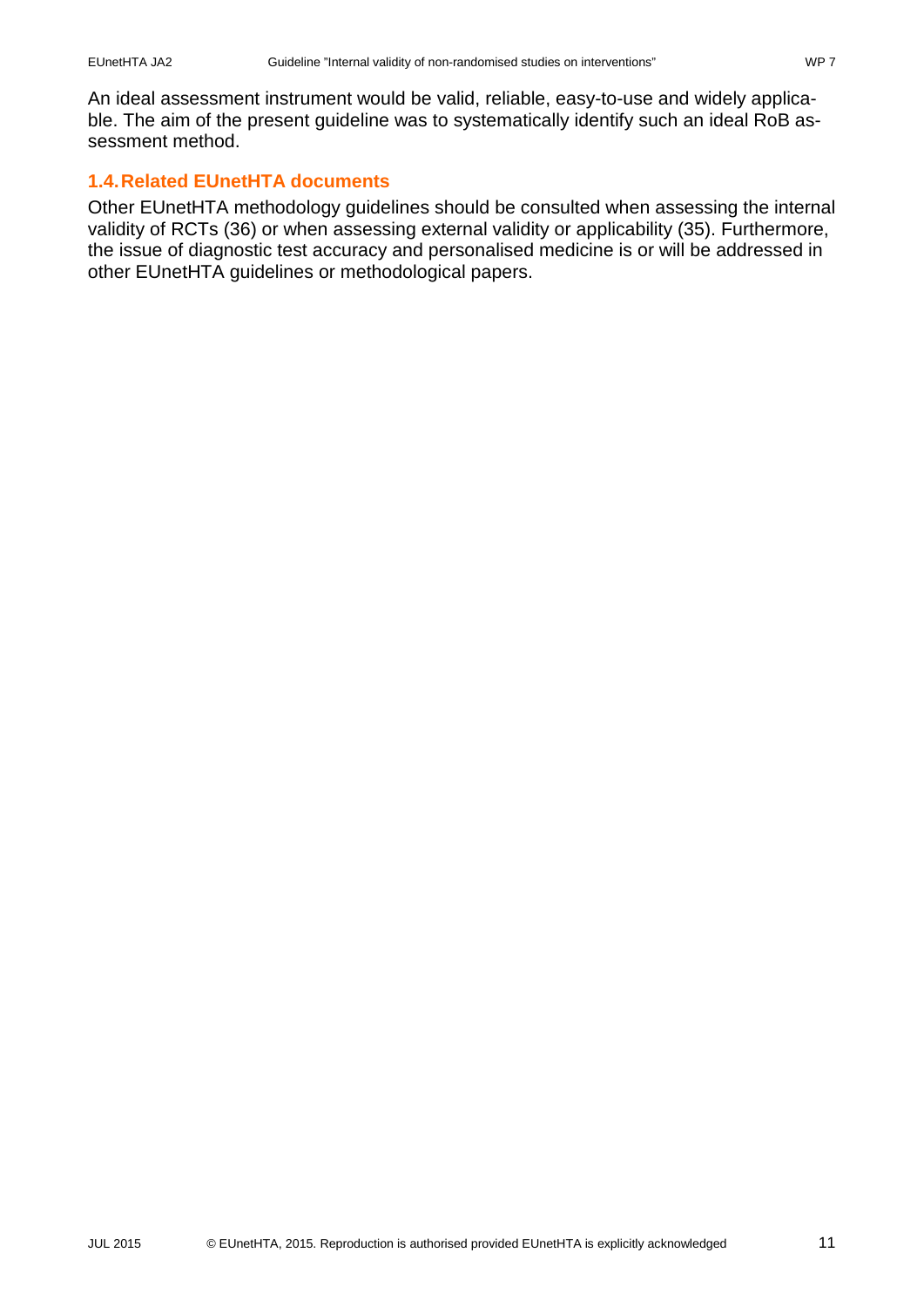### <span id="page-11-0"></span>**2. Analysis and discussion of the methodological issue**

### <span id="page-11-1"></span>**2.1.Key criteria for RoB tools**

Before a systematic search for RoB tools can be conducted, it is essential to define key criteria that high-quality RoB tools should fulfill. The following criteria were applied:

- a) Suitability of RoB tool for cohort or case-control studies (at least one required),
- b) Suitability of RoB tool for all fields of medicine (i.e. no disease-specific or ad hoc tools)
- c) Assessment of internal validity with no inclusion of items on quality of reporting or applicability (i.e. external validity)
- d) Coverage of all main types of bias (at least 5 different domains)

These four criteria were considered mandatory and are shortly explained in the following paragraphs, before describing two additional non-mandatory criteria.

For being eligible under criterion a), an RoB tool was required to be suitable for assessing cohort studies, case-control studies, or both. It was not required that RoB tools were also suitable for assessment of case series or RCTs. Furthermore, the project excluded tools that are used to assess a body of evidence rather than individual studies. Thus, concepts such as GRADE (Grading of Recommendations, Assessment, Development and Evaluation) were not eligible.

Criterion b) is required, because the guideline aims at supporting HTA in all fields of medicine (e.g. pharmaceuticals, medical devices, screening, or surgical interventions).

With regard to criterion c), any assessment of published research should avoid mixing up quality of reporting and quality of research (i.e. RoB). Reporting standards, such as CON-SORT, PRISMA, or STROBE, are well-established nowadays and have greatly increased transparency in clinical research. Nevertheless, the validity of study results cannot be improved by clear reporting. It is therefore not important for HTA whether an article includes an indicative title, a well-grounded hypothesis or a balanced discussion. Thus, RoB tools that included items on quality of reporting were excluded.

As also set out in criterion c), RoB tools should not mix internal with external validity (or applicability). While internal validity concerns the quality of the design, performance and analysis of a study, external validity relates to how well study results can be generalised to other patients or settings. Because external validity is dependent on the clinical setting, it is in the eye of the beholder and can never be proven on a ubiquitous level. Therefore, assessment of RoB does not include external validity, and any RoB tool containing items on external validity was deemed less suitable for recommendation. Removing inappropriate items of a RoB tool in order to fulfill criterion c) was not considered an option, because any modification of an existing tool would mean creation of a new one, which in turn would require extensive evaluation and piloting.

As described in the EUnetHTA guideline on RCT assessment [\(36\)](#page-21-1), at least 5 different types of bias are important: selection bias, performance bias, detection bias, attrition bias, and reporting bias. In the context of NRS, selection bias is probably the most important problem, as not only sampling of research participants but also assignment to interventions can be unequal. This latter type of bias is often termed confounding bias. The former type of bias, which relates to the selection of participants into the study, especially affects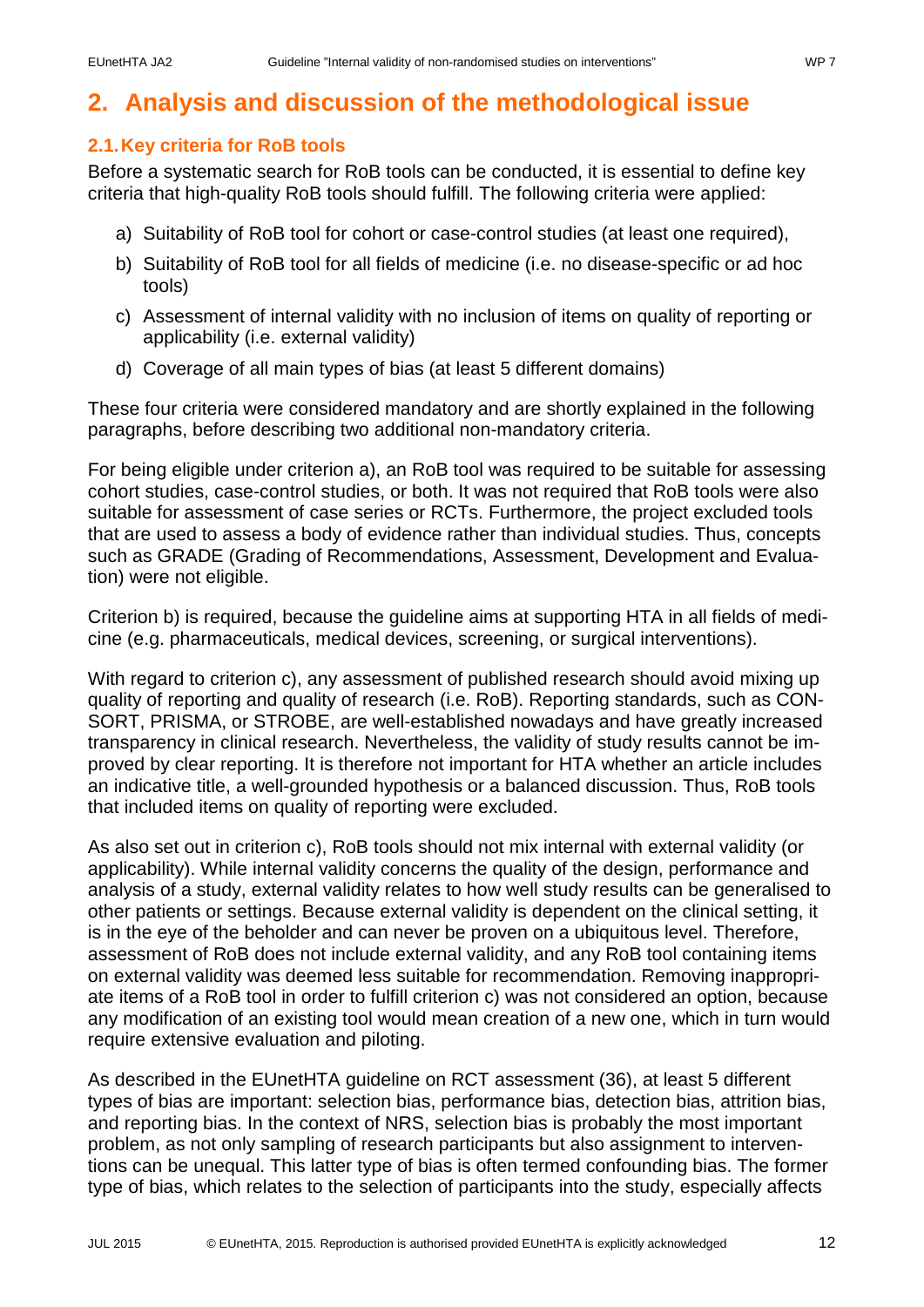those research designs where selection of participants differs between groups, e.g. casecontrol studies or studies with a historical control group. Because of these considerations and in line with the previous review by Deeks et al. [\(31\)](#page-20-3), criterion d) required for eligibility that RoB tools addressed at least 5 different domains of bias, including selection bias, confounding, or both.

As mentioned before, additional criteria for choosing an RoB tool are ease-of-use and acceptance among systematic reviewers. These criteria were considered as additional nonmandatory criteria.

### <span id="page-12-0"></span>**2.2.Systematic review of the literature on RoB tools**

A systematic review of the literature was performed to identify tools for assessing RoB in NRS. Because two previous systematic reviews with the same focus had performed literature searches in 1999 and 2005 [\(31,](#page-20-3) [38\)](#page-21-3), the current searches were limited to articles published from 2005 onwards. Details of the literature search can be found in [Annexe 2.](#page-23-0) The bibliographic search identified one new RoB tool, called **RoBANS** (Risk of Bias Assessment Tool for Non-randomised Studies) [\(34\)](#page-21-4). Out of a total of 30 tools, RoBANS was the only one which fulfilled the key criteria.

In addition to bibliographic searches, the Non-Randomised Studies Methods Group of the Cochrane Collaboration was contacted in order to obtain information with regard to a new RoB tool, which was then under development. The Cochrane Group provided the prefinal version of the new tool, called **ACROBAT** (A Cochrane Risk of Bias Assessment Tool). The authors of this guideline participated in piloting this new tool.

In the systematic review by Deeks et al. [\(31\)](#page-20-3), only 6 assessment tools (from a total of 193 tools) were "judged to be potentially useful" [\(39-44\)](#page-21-5). The systematic review of Sanderson et al. [\(38\)](#page-21-3) failed to identify "a single obvious candidate tool" for RoB assessment of NRS. Through contacts with stakeholders and cross-referencing, an additional 4 eligible tools were identified [\(45-48\)](#page-21-6). Therefore, a total of 11 tools required more detailed evaluation:

- **ACROBAT-NRSI** (A Cochrane Risk of Bias Assessment Tool) [\(48\)](#page-22-0)
- the **Berger/ISPOR** questionnaire [\(46\)](#page-21-7)
- the **Cowley** checklist [\(40\)](#page-21-8)
- the **Downs-Black** checklist [\(41\)](#page-21-9)
- **EPHPP** (Effective Public Health Practice Project Quality Assessment Tool) [\(43\)](#page-21-10)
- the **GRACE** checklist (Good ReseArch for Comparative Effectiveness) [\(47\)](#page-22-1)
- **MINORS** (Methodological Index for Non-randomised Studies) [\(45\)](#page-21-6)
- **NOS** (Newcastle-Ottawa Scale) [\(44\)](#page-21-11)
- the **Reisch-Tyson** checklist [\(39\)](#page-21-5)
- **RoBANS** (Risk of Bias Assessment Tool for Non-randomised Studies) [\(34\)](#page-21-4)
- **TFCPS** (Task Force on Community Preventive Services) [\(42\)](#page-21-12)

### <span id="page-12-1"></span>**2.3.Evaluation of existing RoB tools**

The following text gives a brief description of each RoB checklist together with a discussion of its main problems. A summary of how the checklists cover the different bias domains can be found in [Table 1](#page-14-0) below.

**ACROBAT-NRSI** was developed in 2014 by the Non-Randomised Studies Methods Group (NRSMG) of the Cochrane Collaboration and other partners. The total number of items varies between 22 and 29, as some items are to be filled in only in specific cases. The instrument requires a RoB judgment (low, moderate, serious, or critical) in each of the 7 do-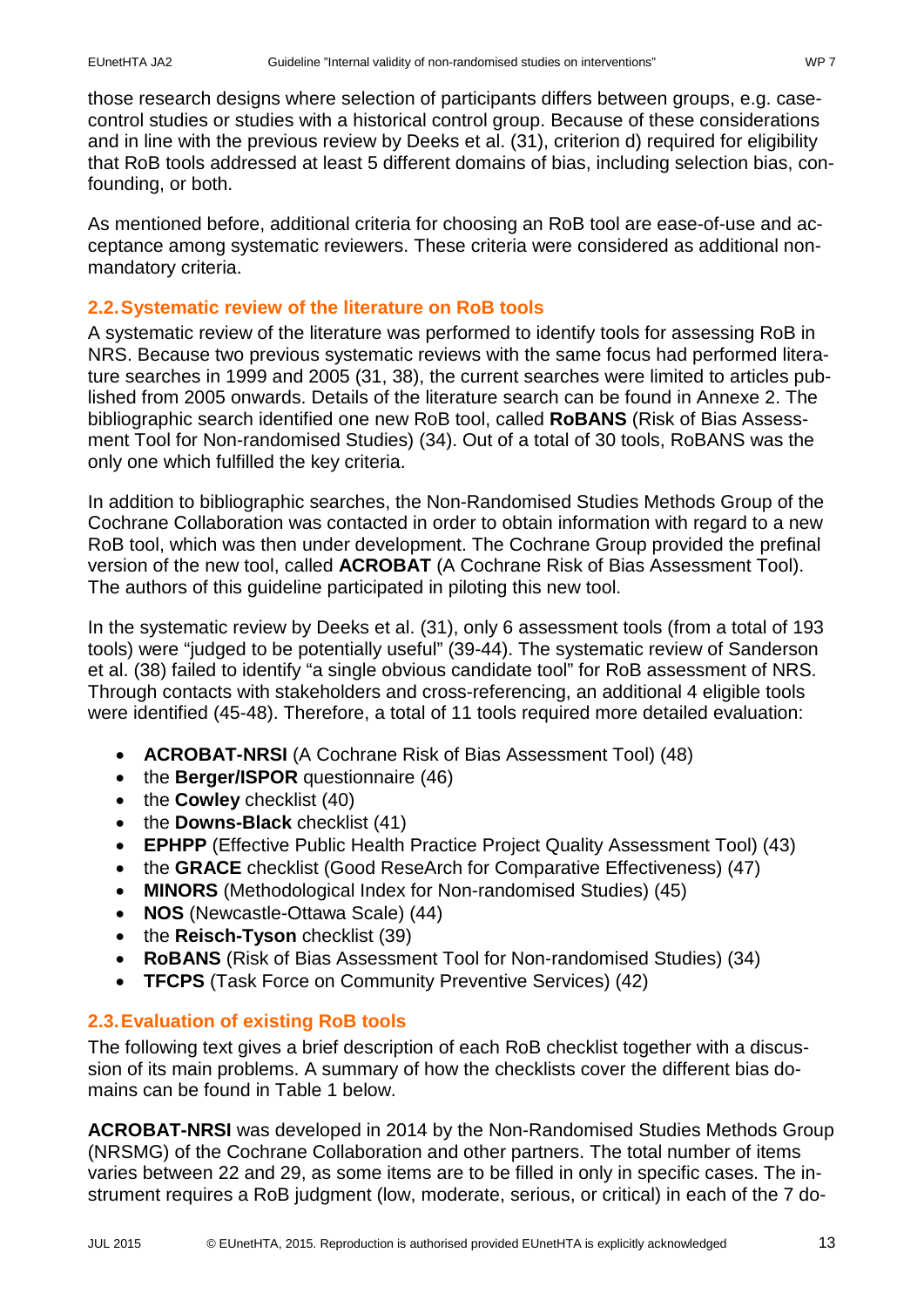mains and for the overall assessment. Because RoB may vary for different outcomes, assessment can be done separately for several outcomes of one study.

The **Berger/ISPOR** questionnaire contains 33 items grouped into two sections on "relevance" (i.e. applicability) and "credibility" (i.e. internal validity). All key domains of bias are covered, but the questionnaire contains several items on the quality of reporting, such as reporting both absolute and relative effect measures. Therefore, this RoB tool is not recommended for general use.

The **Cowley checklist** was developed in 1995 as an ad-hoc instrument to be used in a systematic review on total hip replacement. The checklist was created to assess NRS, but the author also prepared similar checklists to assess RCTs and case series. Some of the items in the NRS checklist are disease-specific, which prevents general use of this instrument without prior modification.

The **Downs-Black checklist** was developed in 1998 [\(41\)](#page-21-9) and has received widespread international recognition. The instrument can be used to assess the validity of both RCTs and NRS. It consists of 27 items, of which the first 10 items address reporting quality. Questions 11 to 13 relate to external validity. In 2003, Deeks et al. suggested that an item on baseline comparability might be added to the checklist [\(31\)](#page-20-3). Therefore, this RoB tool obviously requires modification (with refocussing on internal validity only) and cannot be generally recommended any longer.

The **EPHPP** (Effective Public Health Practice Project Quality Assessment Tool) is intended for use in public health research. It does not include reporting bias and assesses blinding only in general (Data collection valid and reliable?). The items on selection bias are formulated in way that is focused on assessment of external rather than internal validity. Furthermore, the tool contains an item on quality of reporting (Number of withdrawals and drop-outs reported?). Therefore, this RoB tool is not recommended here.

The **GRACE** checklist consists of 11 items - 6 on data and 5 on methods. Although the checklist is intended primarily for studies on drug therapy and some items point in this direction ("washout period"), the checklist could be used for all types of interventions. One item asks whether study authors were able to "justify the use of a historical comparison group" because for example "it was impossible to identify current users of older treatments". The fact, however, that a specific study design was impossible does not reduce RoB of a given study. In addition, the domains of detection bias and attrition bias are covered only by one joint item. Therefore, this RoB tool is not recommended here.

**MINORS** was developed to assess NRS but also RCT evidence. With only 12 items, it is quick to complete. When assessing case series, 4 of these items have to be left blank. However, some items address more than one bias domain. For example, the item on the appropriateness of endpoints aims at detecting both attrition bias and reporting bias. One item of MINORS assesses whether patients in the control group received optimal care. Flaws of examining the wrong research question, however, are not to be considered part of internal validity. Thus, MINORS cannot be generally recommended.

The **NOS** contains two scales, one on cohort studies and one on case-control studies. In spite of critique from methodologists [\(49,](#page-22-2) [50\)](#page-22-3), it has been widely applied in all fields of medicine, because only 8 items are to be scored for cohort studies. The first item of the NOS is about representativeness, thus mixing up internal and external validity. In addition, the NOS lacks an item on reporting bias. Therefore, the NOS appears not recommendable.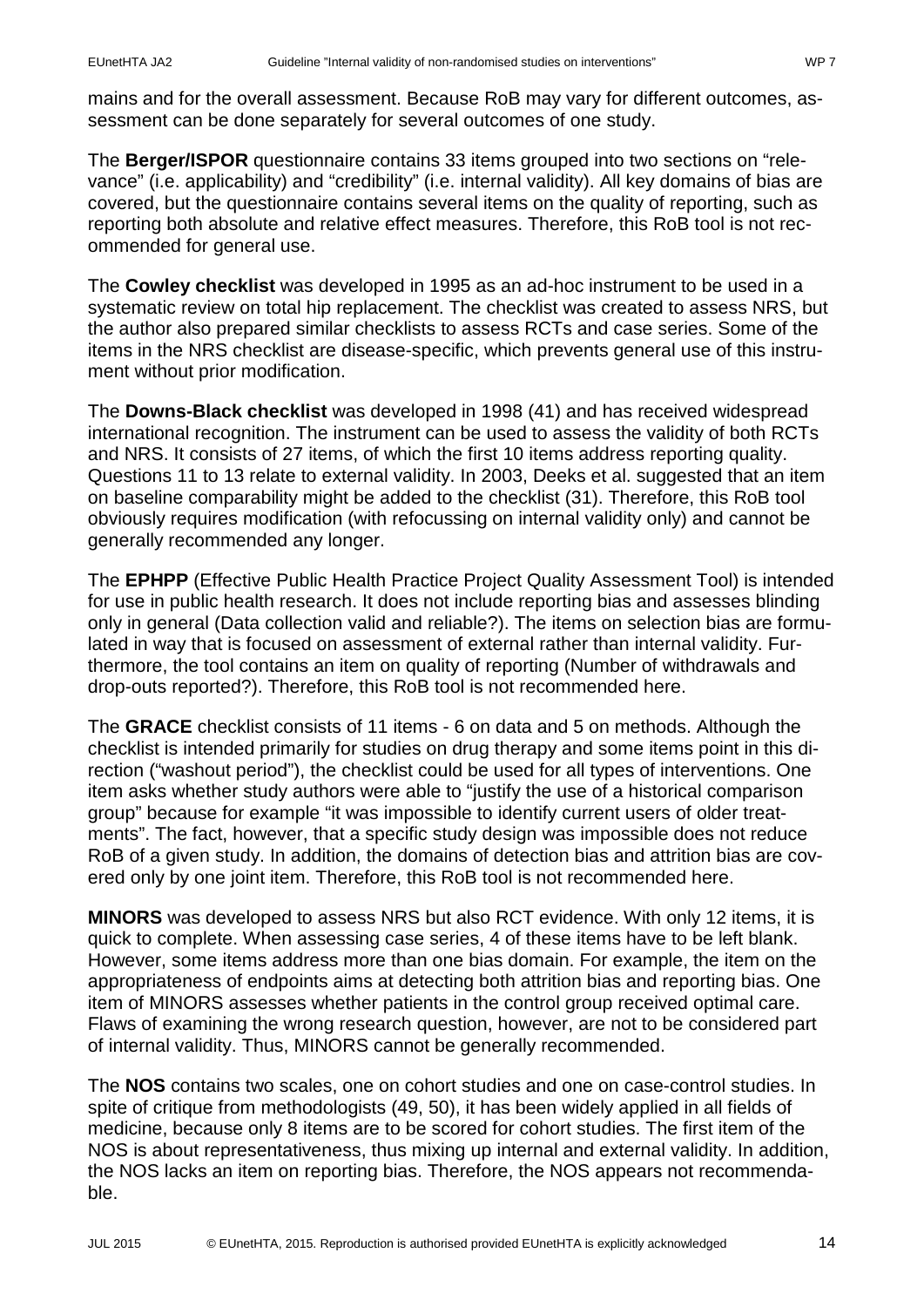With 57 items, the **Reisch-Tyson checklist** is the longest instrument evaluated here. A large number of items are devoted to the assessment of reporting quality. In the end, a summary score is calculated thus mixing up internal validity and reporting quality. Thus, this instrument, developed already in 1989, cannot be recommended for future use.

Being published in 2013, **RoBANS** is a quite new instrument. It can be applied to cohort and case-control studies, but not to non-comparative studies. In the journal article by Kim et al. [\(34\)](#page-21-4), a six-item version of RoBANS is presented, but in 2013 the authors' institution, the Korean Health Insurance Review & Assessment Service, distributed a brochure which contains RoBANS version 2.0, now containing eight rather than six items. In the new version, the selection of participants is assessed separately for comparisons groups. The second new item deals with "confirmation bias due to inappropriate outcome assessment methods". Nevertheless, both versions of RoBANS cover all six bias domains, and thus appear recommendable. It should be noted that RoBANS is not intended to produce an overall rating.

The **TFCPS** instrument is suitable both for RCT and NRS assessment. After completing 26 items in a data collection form, the user has to assess RoB by answering another 23 questions. Some of the questions (e.g. "Was the study population well described?") address the quality of reporting rather than RoB. Bias due to confounding is covered only partly, because only the appropriateness of statistical analysis is assessed. Reporting bias is not included. Thus, this instrument does not appear recommendable.

|                | Confound-<br>ing | Selection<br>bias | Perfor-<br>mance<br>bias | Detection<br>bias | <b>Attrition</b><br>bias | Reporting<br>bias |
|----------------|------------------|-------------------|--------------------------|-------------------|--------------------------|-------------------|
| <b>ACROBAT</b> |                  |                   |                          |                   |                          |                   |
| Berger/ISPOR   |                  |                   |                          |                   |                          |                   |
| Cowley         |                  |                   | ∩                        |                   |                          |                   |
| Downs-Black    |                  |                   |                          |                   |                          |                   |
| <b>EPHPP</b>   |                  | ∩                 |                          | ∩                 |                          |                   |
| <b>GRACE</b>   |                  |                   | ∩                        |                   | ∩                        |                   |
| <b>MINORS</b>  |                  |                   |                          |                   |                          | ∩                 |
| <b>NOS</b>     |                  |                   |                          |                   |                          |                   |
| Reisch-Tyson   |                  |                   |                          |                   |                          |                   |
| <b>RoBANS</b>  |                  |                   |                          |                   |                          |                   |
| <b>TFCPS</b>   |                  | ∩                 |                          |                   |                          |                   |

<span id="page-14-0"></span>Table 1: RoB checklists' coverage of key bias domains.

The table contains 6 columns, because one of the 5 bias domains is often split up into two subdomains (bias due to confounding and selection bias).

 $(• = fully covered;  $\circ$  = partly covered; - = not covered;$ suitable checklists are highlighted by bold print)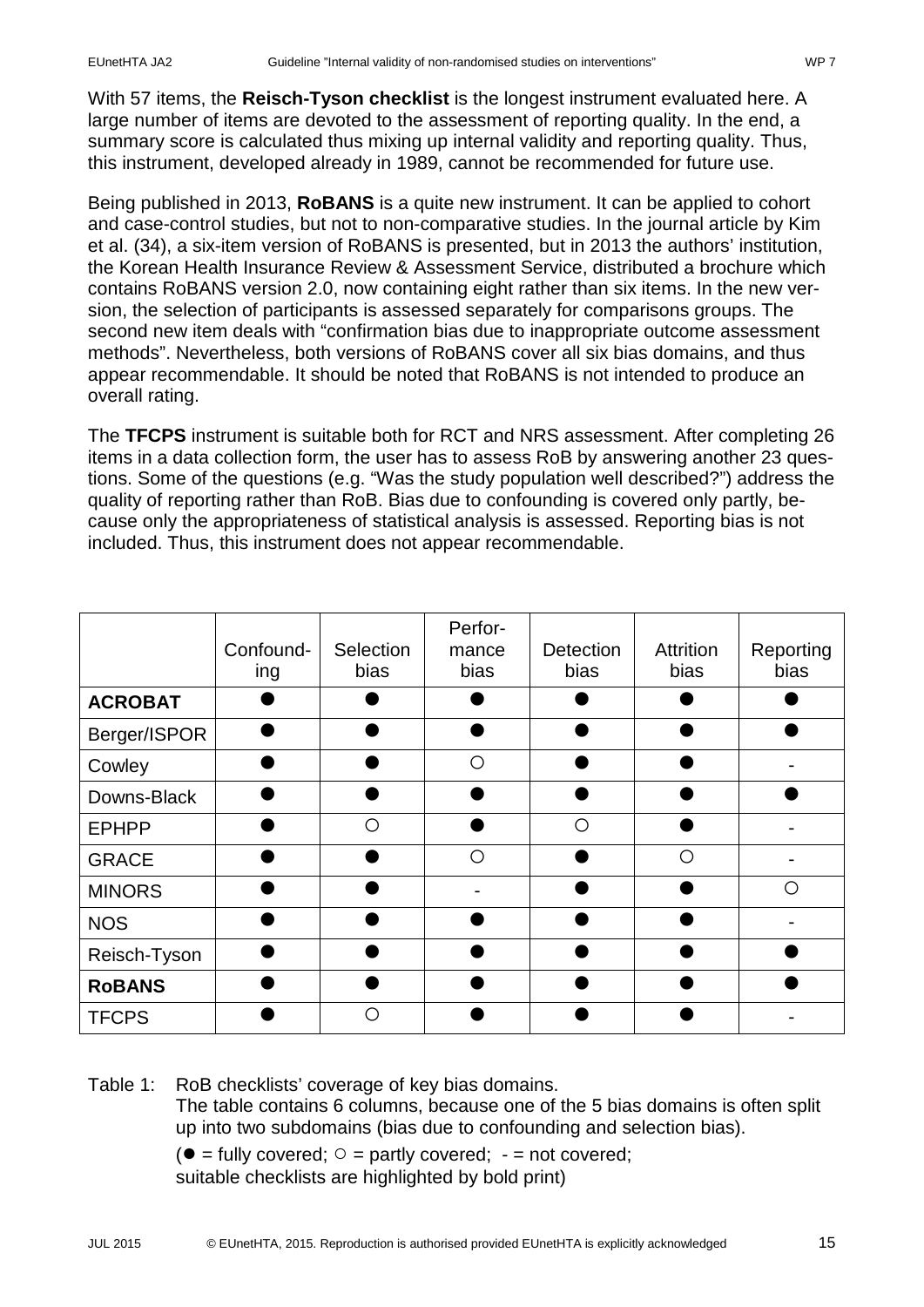### <span id="page-15-0"></span>**2.4.Reliability and ease-of-use of RoB tools**

As described in section [2.3,](#page-12-1) only two checklists appear suitable for use in HTA: ACROBAT-NRSI and RoBANS. Since both instruments are quite new, reliability data are sparse or absent. Testing version 1.0 of RoBANS (containing 6 items) showed moderate reliability [\(34\)](#page-21-4). No data are available so far on RoBANS version 2.0 and on ACROBAT-NRSI. Nevertheless, detailed instructions are available for both instruments. It is generally recommended to assess RoB in duplicate (i.e. performed by two reviewers independently).

Previous studies on other RoB tools underscore the importance of training in order to achieve adequate reliability in assessments [\(41,](#page-21-9) [31,](#page-20-3) [38,](#page-21-3) [28\)](#page-20-4). In addition to general training, it may be necessary to define specific aspects of RoB assessments when starting on a new project. HTA researchers should for example agree on the percentage of follow-up completeness which is judged to complete "reasonably complete". Similarly, agreement is required as to which confounders are important to control for. These ad-hoc 'rules' should be reported so that readers can understand RoB assessments in greater detail.

Due to the novelty of both RoB tools, ease-of-use has not been reported yet in the literature. By participating in the pilot testing of ACROBAT-NRSI, the authors of the present guideline gained some practical experience, which showed that ACROBAT-NRSI is relatively easy to use. Endpoint-specific assessments, which are important mainly if blinding or data completeness differs between endpoints, are possible in both RoB tools. In ACRO-BAT-NRSI, endpoint-specific assessments are standard, while RoBANS offers this feature only as an option. One key advantage of ACROBAT-NRSI is the availability of detailed methodological guidance [\(http://www.riskofbias.info\)](http://www.riskofbias.info/). In addition, template documents are available to make documentation of the assessment results easier.

### <span id="page-15-1"></span>**2.5.Summarizing the results of RoB assessments**

Classification of NRS evidence according to study type is required when assessing RoB using either ACROBAT-NRSI or RoBANS. This is because both instruments contain some items or criteria for item scoring that are specific for different study designs. For ACRO-BAT-NRSI it is necessary to differentiate between comparative cohort and case-control studies. In addition to these two designs, RoBANS requires that users also recognize cross-sectional and before-after studies. In journal articles, authors of NRS tend to mislabel their studies with regard to study design [\(51-54\)](#page-22-4), which complicates RoB assessment. As correct identification of study design builds the basis for RoB assessment, this step should already be performed by qualified individuals. Notably, a specific NRS design does not imply higher or lower internal validity as compared to other NRS designs. This represents a shift in methodological thinking for those who have stuck to an overly strict application of evidence levels. Nevertheless, even if cohort studies do not generally have higher RoB than case-control studies and prospective studies are not always 'better' than retrospective studies, it still may be appropriate to use design features in literature searches in order to conduct them efficiently.

In instances where both RCT and NRS evidence for the same question is included, researchers should clearly define whether and how NRS can influence the overall internal validity of results. In the Cochrane ACROBAT-NRSI tool, very well performed nonrandomised studies can theoretically be judged to have low RoB, which implies that "the study is comparable to a well-performed randomized trial". However, it remains very doubtful whether this summary rating of "low RoB" can truly be reached when assessing NRS. The authors of ACROBAT-NRSI "anticipate that most NRS will be judged as at least at moderate overall risk of bias."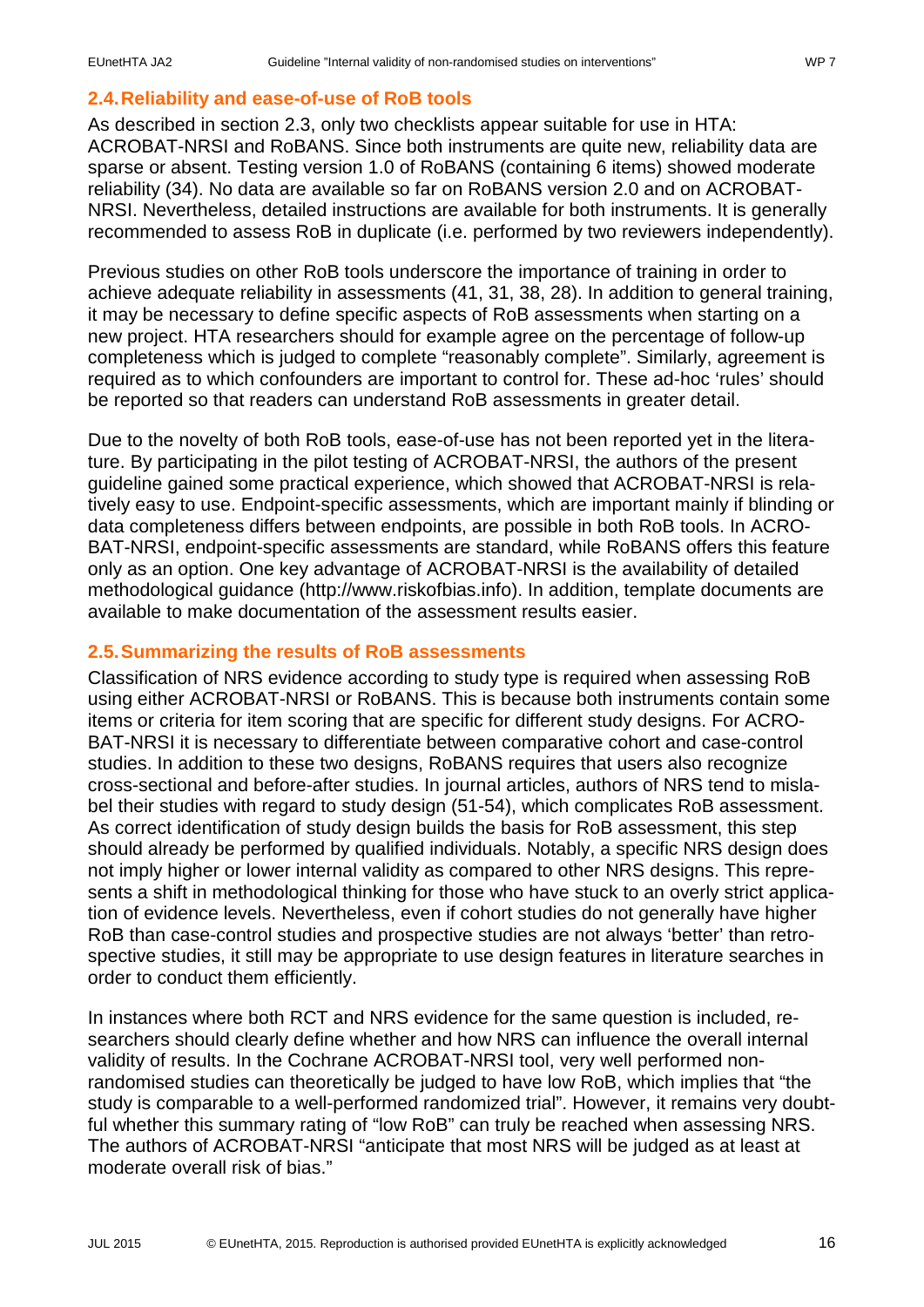Besides internal validity, studies may present other strengths and weaknesses. The GRADE working group has characterized 7 additional domains (beside internal validity) that should be considered when deciding on the overall quality of the evidence [\(55-57\)](#page-22-5): The certainty of results can be upgraded because of

- a large magnitude of the effect,
- a dose-response gradient, or,
- if residual confounding would have reduced the effect.

Downgrading the certainty of results may be required because of

- inconsistency of results,
- indirectness of evidence.
- imprecision of results, or
- publication bias.

These 7 domains can best be judged at the level of the complete evidence (as summarized over all available studies on an outcome). As these domains can modify the certainty of results, they have an influence on the possible intersection between RCT and NRS evidence. This again suggests that HTA authors when starting a project should think carefully whether the additional domains (especially the possibility of large or very large effects) can counteract the higher RoB of NRS, thereby achieving acceptable certainty of results.

It should be noted that one of the additional domains, indirectness of evidence, is essentially identical to external validity (or applicability). With a focus on RCTs, this issue is addressed in another EunetHTA guideline [\(35\)](#page-21-0). If the existing RCTs all lack external validity, NRS can sometimes offer a more realistic estimate of the 'true' effect, but this estimate does still not reach the overall credibility of high-quality RCT evidence [\(19,](#page-20-5) [58-60\)](#page-22-6). Or put simply, low external validity of RCT evidence does not increase the internal validity of NRS evidence. In this context, it is worthwhile mentioning that registry analyses based on socalled 'real-world data' can be considered as just one type of cohort study. As such, RoB of registry analyses should be assessed by the same methods as done for any other NRS. Registry analyses come with the promise of minimal selection bias, minimal attrition bias, and a good ability to control for confounding, but their true internal validity may well be lower than that of conventional cohort studies [\(61\)](#page-22-7).

### <span id="page-16-0"></span>**2.6.Presenting the results of RoB assessments**

<span id="page-16-1"></span>Presentation of assessment results should be detailed enough to allow readers replication of assessments. As a minimum, domain-specific results should be reported for each study (and each outcome if relevant differences are present). ACROBAT-NRSI offers text fields and requires that assessors enter study-specific explanations and quotations to support their judgment on each bias domain. Ideally, HTA reports include all single items and explanations – preferentially as an appendix. Example tables on how to report domainspecific results can be found at the website of ACROBAT-NRSI. If information is to be presented in a more compact format, summary tables such as the example in Annexe 3 can be prepared.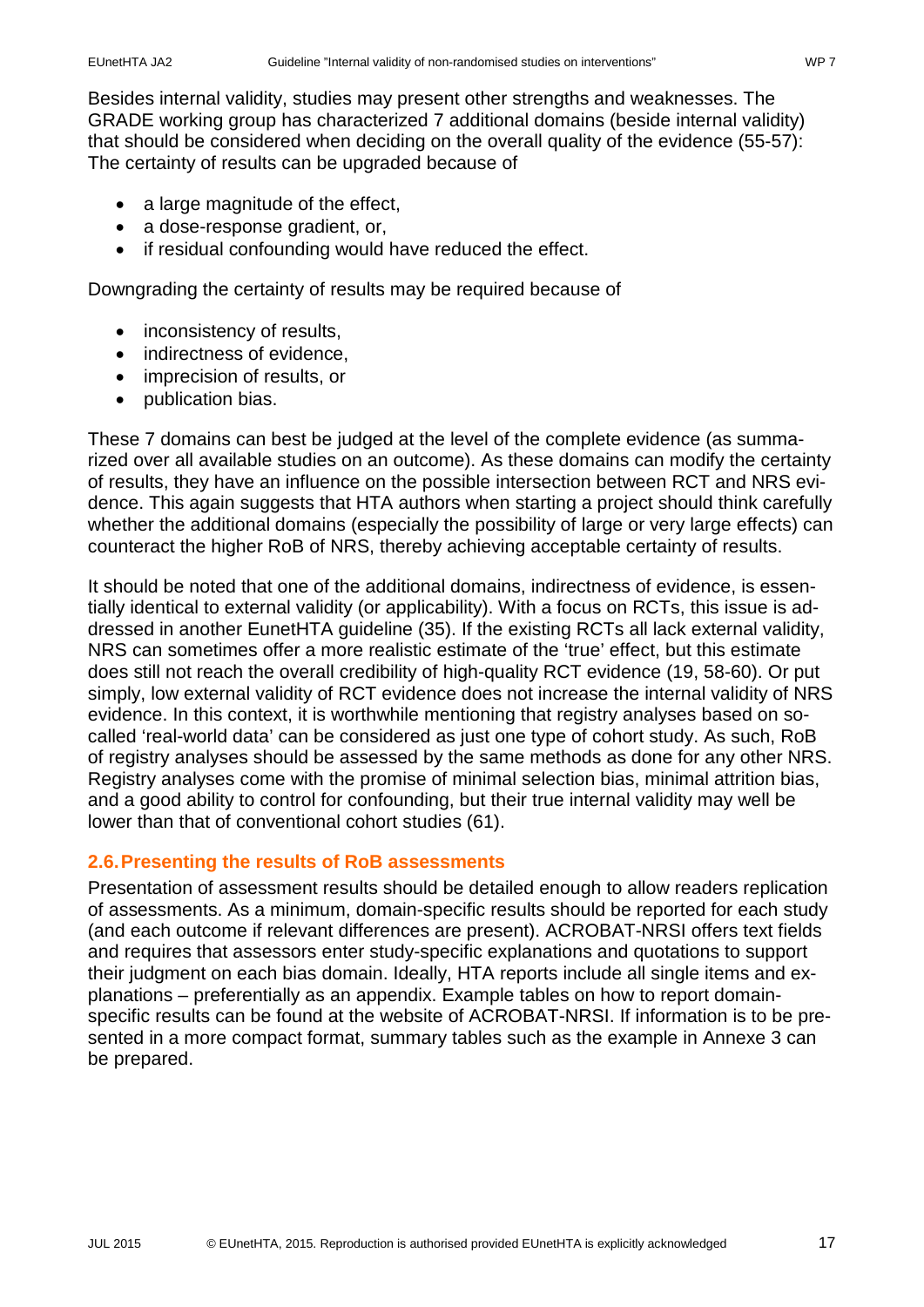# **2.7.Summary of the results**

Many of the existing tools for RoB assessment fail to address all relevant domains or mix up assessment of internal validity with quality of reporting. Only two tools, ACROBAT-NRSI and RoBANS, fulfilled the pre-specified criteria, even though reliability of assessments has not yet been demonstrated for these tools. Both tools are suitable for nonrandomised comparative studies but not case series. Both tools require at least a basic classification of study design (e.g. cohort study, case-control study). ACROBAT-NRSI appears to have some advantages, such as endpoint-specific assessments, requirement for a summary rating, detailed instructions and documentation guides, and therefore is to be preferred.

Any RoB assessment requires adequate training, especially when assessing NRS. Still, RoB assessment is to some extent an inevitably subjective process. Therefore, detailed reporting of assessment results is necessary in order to make judgmental decisions transparent.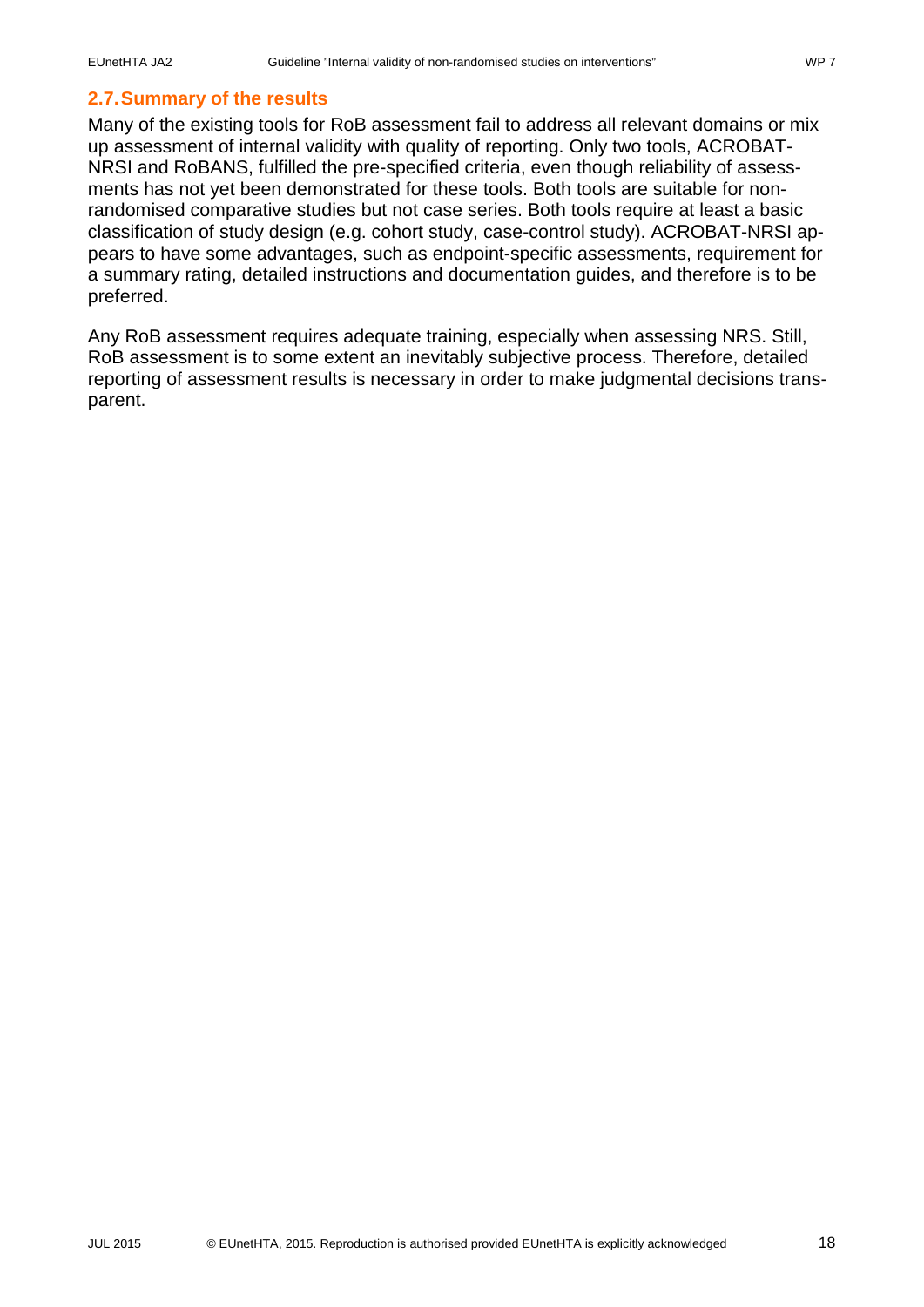### <span id="page-18-0"></span>**3. Conclusion and main recommendations**

The choice between RCT and NRS evidence is loaded with difficult questions. Including non-randomised studies (NRS) in an HTA report clearly requires more resources. Therefore, it is recommended to consider topic-specific circumstances, regulatory context, resources, and timing issues, before making a decision.

If NRS are included, RoB assessment should cover at least 5 different types of bias: selection bias (including bias due to confounding), performance bias, detection bias, attrition bias, and reporting bias. It is important not to mix up internal and external validity. Furthermore, quality of reporting should be kept separately.

Currently, 2 tools are considered the most suitable for RoB assessment of NRS: ACRO-BAT-NRSI (A Cochrane Risk of Bias Assessment Tool) and RoBANS (Risk of Bias Assessment Tool for Non-randomized Studies). As ACROBAT-NRSI requires endpointspecific assessments and a summary rating and also offers more detailed instructions and documentation guides as compared to RoBANS, the former tool appears better suited. Therefore, ACROBAT-NRSI is recommended as the currently best tool for assessing RoB of NRS on interventions.

Adequate methodological and clinical knowledge is required for valid and reliable RoB assessment in NRS, because a full understanding of both bias mechanisms and possible confounders is necessary. In addition, clear and consistent decision rules should be agreed on to achieve acceptable reproducibility. Finally, detailed and transparent reporting of assessment methods and results is necessary.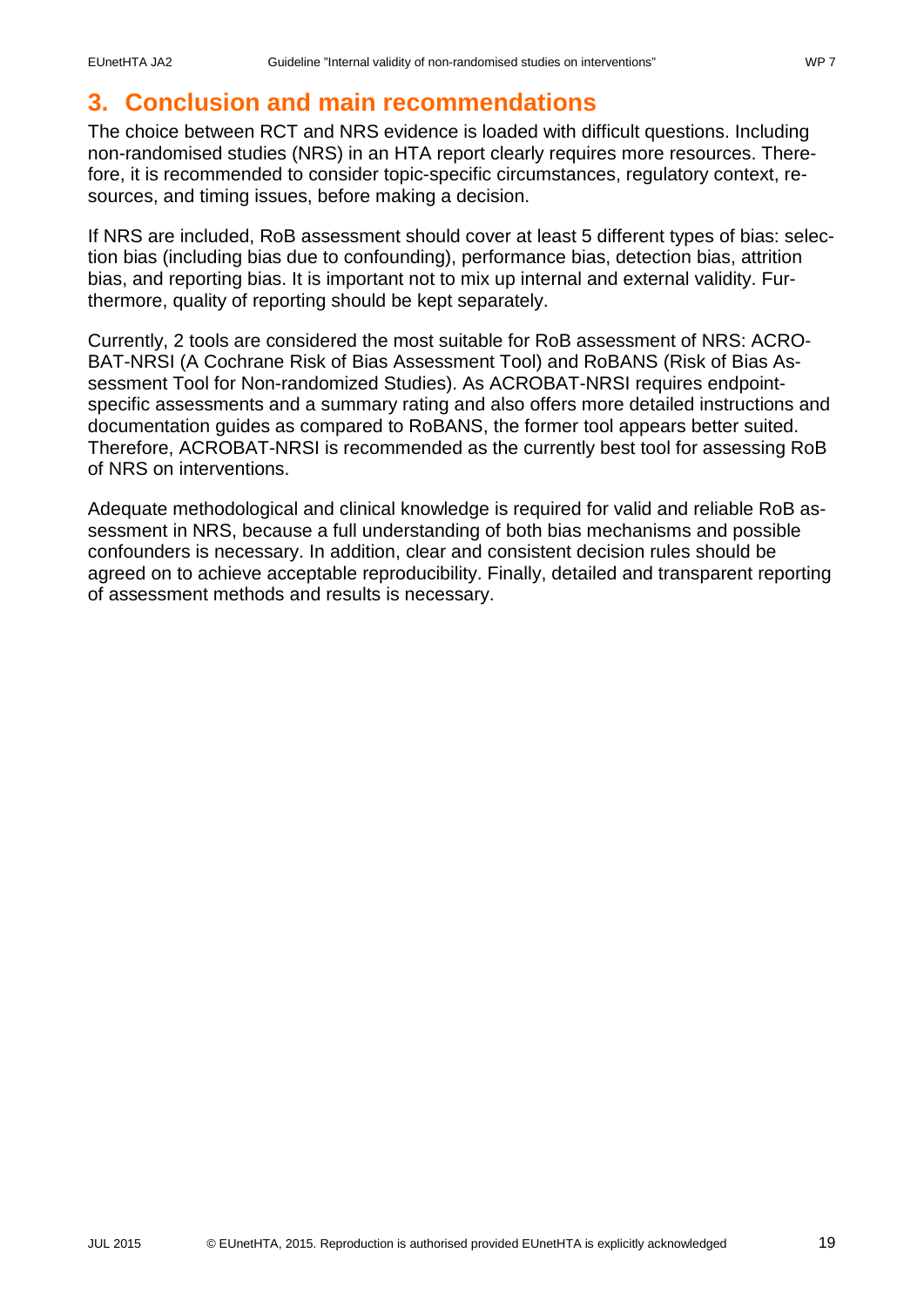## **Annexe 1. Bibliography**

- <span id="page-19-1"></span><span id="page-19-0"></span>1. Schünemann HJ, Tugwell P, Reeves BC, Akl EA, Santesso N, Spencer FA, et al. Nonrandomized studies as a source of complementary, sequential or replacement evidence for randomized controlled trials in systematic reviews on the effects of interventions. Res Synth Methods 2013;4:49-62.
- <span id="page-19-2"></span>2. Sacks H, Chalmers TC, Smith H, Jr. Randomized versus historical controls for clinical trials. Am J Med 1982;72:233-40.
- 3. Feinstein AR. An additional basic science for clinical medicine: II. The limitations of randomized trials. Ann Intern Med 1983;99:544-50.
- 4. Kunz R, Oxman AD. The unpredictability paradox: review of empirical comparisons of randomised and non-randomised clinical trials. BMJ 1998;317:1185-90.
- 5. Abel U, Koch A. The role of randomization in clinical studies: myths and beliefs. J Clin Epidemiol 1999;52:487-97.
- 6. McKee M, Britton A, Black N, McPherson K, Sanderson C, Bain C. Methods in health services research. Interpreting the evidence: choosing between randomised and nonrandomised studies. BMJ 1999;319:312-5.
- 7. Benson K, Hartz AJ. A comparison of observational studies and randomized, controlled trials. N Engl J Med 2000;342:1878-86.
- 8. Pocock SJ, Elbourne DR. Randomized trials or observational tribulations? N Engl J Med 2000;342:1907-9.
- 9. Ioannidis JP, Haidich AB, Lau J. Any casualties in the clash of randomised and observational evidence? BMJ 2001;322:879-80.
- 10. Ioannidis JP, Haidich AB, Pappa M, Pantazis N, Kokori SI, Tektonidou MG, et al. Comparison of evidence of treatment effects in randomized and nonrandomized studies. JAMA 2001;286:821-30.
- 11. Lawlor DA, Davey Smith G, Kundu D, Bruckdorfer KR, Ebrahim S. Those confounded vitamins: what can we learn from the differences between observational versus randomised trial evidence? Lancet 2004;363:1724-7.
- 12. Glasziou P, Chalmers I, Rawlins M, McCulloch P. When are randomised trials unnecessary? Picking signal from noise. BMJ 2007;334:349-51.
- 13. Brown ML, Gersh BJ, Holmes DR, Bailey KR, Sundt TM, 3rd. From randomized trials to registry studies: translating data into clinical information. Nat Clin Pract Cardiovasc Med 2008;5:613-20.
- 14. Furlan AD, Tomlinson G, Jadad AA, Bombardier C. Methodological quality and homogeneity influenced agreement between randomized trials and nonrandomized studies of the same intervention for back pain. J Clin Epidemiol 2008;61:209-31.
- 15. Vandenbroucke JP. Observational research, randomised trials, and two views of medical science. PLoS Med 2008;5:e67.
- 16. Hoppe DJ, Schemitsch EH, Morshed S, Tornetta P, 3rd, Bhandari M. Hierarchy of evidence: where observational studies fit in and why we need them. J Bone Joint Surg Am 2009;91 Suppl 3:2-9.
- 17. Concato J, Lawler EV, Lew RA, Gaziano JM, Aslan M, Huang GD. Observational methods in comparative effectiveness research. Am J Med 2010;123:e16-23.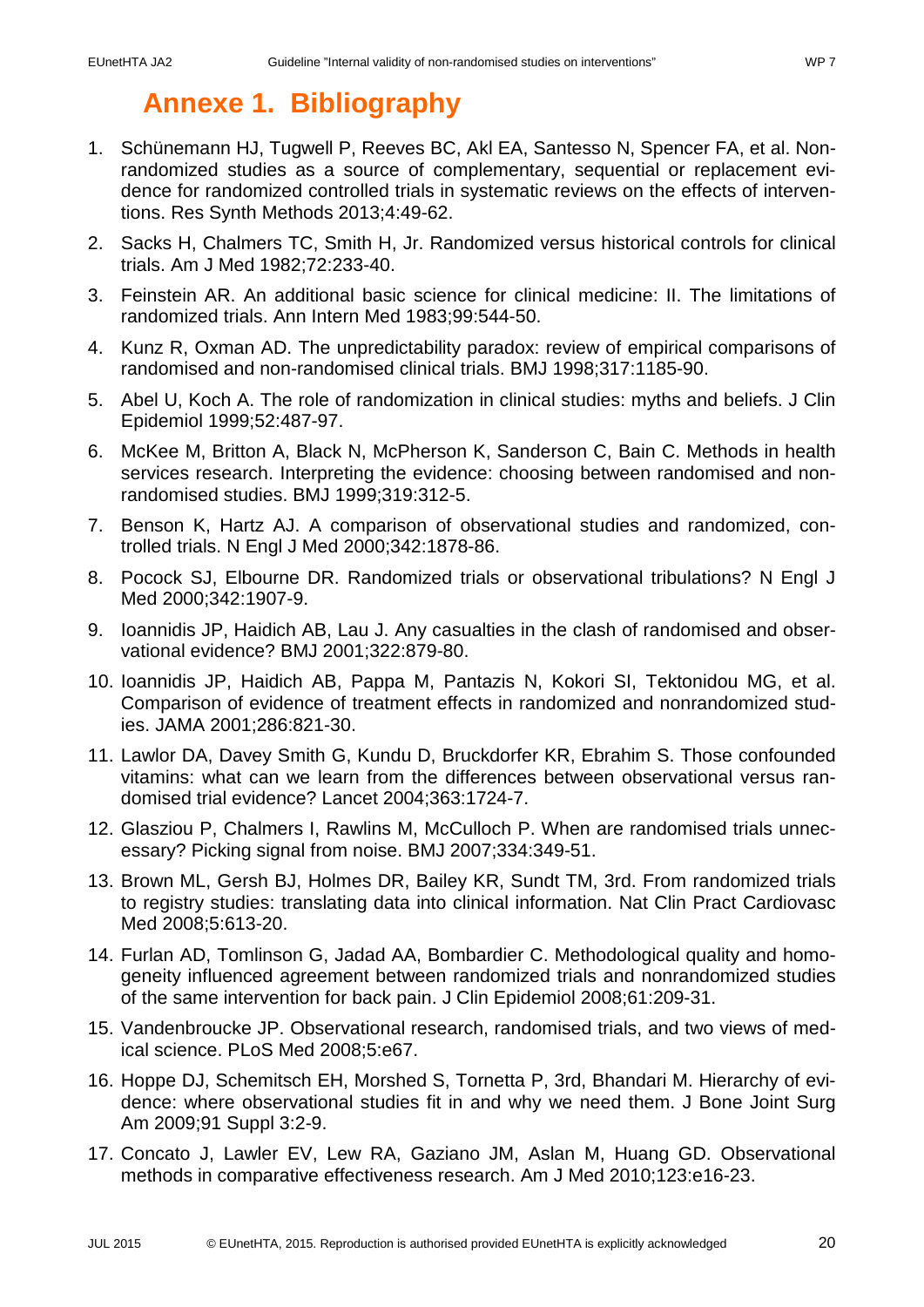- 18. Dreyer NA, Tunis SR, Berger M, Ollendorf D, Mattox P, Gliklich R. Why observational studies should be among the tools used in comparative effectiveness research. Health Aff (Millwood) 2010;29:1818-25.
- <span id="page-20-5"></span>19. van Walraven C, Austin P. Administrative database research has unique characteristics that can risk biased results. J Clin Epidemiol 2012;65:126-31.
- 20. Etzioni R, Gulati R, Cooperberg MR, Penson DM, Weiss NS, Thompson IM. Limitations of basing screening policies on screening trials: The US Preventive Services Task Force and Prostate Cancer Screening. Med Care 2013;51:295-300.
- 21. Lauer MS, D'Agostino RB, Sr. The randomized registry trial--the next disruptive technology in clinical research? N Engl J Med 2013;369:1579-81.
- 22. Melnikow J, LeFevre M, Wilt TJ, Moyer VA. Counterpoint: Randomized trials provide the strongest evidence for clinical guidelines: The US Preventive Services Task Force and Prostate Cancer Screening. Med Care 2013;51:301-3.
- 23. Anglemyer A, Horvath HT, Bero L. Healthcare outcomes assessed with observational study designs compared with those assessed in randomized trials. Cochrane Database Syst Rev 2014;4:Mr000034.
- 24. Dahabreh IJ, Kent DM. Can the learning health care system be educated with observational data? JAMA 2014;312:129-30.
- 25. Seida J, Dryden DM, Hartling L. The value of including observational studies in systematic reviews was unclear: a descriptive study. J Clin Epidemiol 2014:[Epub ahead of print].
- <span id="page-20-0"></span>26. Viswanathan M, Ansari M, Berkman N, Chang S, Hartling L, McPheeters L, et al. Assessing the risk of bias of individual studies when comparing medical interventions (AHRQ Methods Guide for Comparative Effectiveness Reviews)2012; AHRQ Publication No. 12-EHC047-EF. Available from: [http://effectivehealthcare.ahrq.gov/ehc/products/322/998/MethodsGuideforCERs\\_Visw](http://effectivehealthcare.ahrq.gov/ehc/products/322/998/MethodsGuideforCERs_Viswanathan_IndividualStudies.pdf) [anathan\\_IndividualStudies.pdf.](http://effectivehealthcare.ahrq.gov/ehc/products/322/998/MethodsGuideforCERs_Viswanathan_IndividualStudies.pdf)
- 27. Reeves BC, Higgins JPT, Ramsay C, Shea B, Tugwell P, Wells GA. An introduction to methodological issues when including non-randomised studies in systematic reviews on the effects of interventions. Res Synth Methods 2013;4:1-11.
- <span id="page-20-4"></span>28. Robertson C, Ramsay C, Gurung T, Mowatt G, Pickard R, Sharma P, et al. Practicalities of using a modified version of the Cochrane Collaboration risk of bias tool for randomised and non-randomised study designs applied in a health technology assessment setting Res Synth Methods 2014;5:200-11.
- <span id="page-20-1"></span>29. Hartling L, Bond K, Santaguida PL, Viswanathan M, Dryden DM. Testing a tool for the classification of study designs in systematic reviews of interventions and exposures showed moderate reliability and low accuracy. J Clin Epidemiol 2011;64:861-71.
- <span id="page-20-2"></span>30. Higgins JP, Ramsay C, Reeves BC, Deeks JJ, Shea B, Valentine JC, et al. Issues relating to study design and risk of bias when including non-randomized studies in systematic reviews on the effects of interventions. Res Synth Methods 2013;4:12-25.
- <span id="page-20-3"></span>31. Deeks JJ, Dinnes J, D'Amico R, Sowden AJ, Sakarovitch C, Song F, et al. Evaluating non-randomised intervention studies. Health Technol Assess 2003;7:iii-x, 1-173.
- 32. Viswanathan M, Berkman N. Development of the RTI item bank on risk of bias and precision of observational studies (AHRQ Methods Research Report)2011; AHRQ Publication No. 11-EHC028-EF. Available from: http://effectivehealthcare.ahrq.gov/ehc/products/350/784/RTI-Risk-of-Bias\_Final-Report\_20110916.pdf.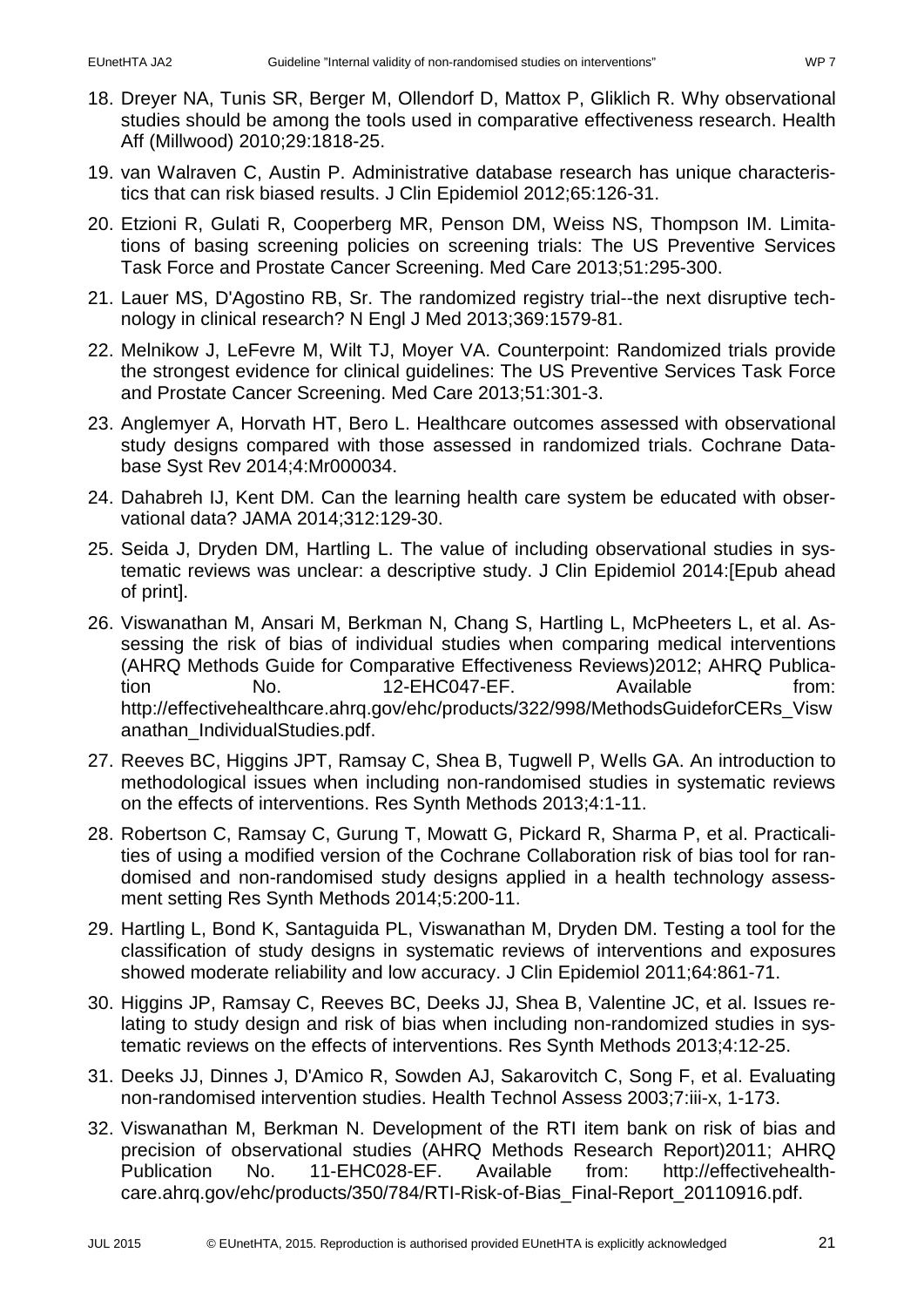- 33. Hartling L, Hamm M, Milne A, Vandermeer B, Santaguida PL, Ansari M, et al. Validity and inter-rater reliability testing of quality assessment instruments (AHRQ Methods Research Report)2012 Mar; AHRQ Publication No. 12-EHC039-EF. Available from: [http://effectivehealthcare.ahrq.gov/ehc/products/332/1014/Methods-](http://effectivehealthcare.ahrq.gov/ehc/products/332/1014/Methods-Validity_FinalReport_20120320.pdf)[Validity\\_FinalReport\\_20120320.pdf.](http://effectivehealthcare.ahrq.gov/ehc/products/332/1014/Methods-Validity_FinalReport_20120320.pdf)
- <span id="page-21-4"></span>34. Kim SY, Park JE, Lee YJ, Seo H-J, Sheen S-S, Hahn S, et al. Testing a tool for assessing the risk of bias for nonrandomized studies showed moderate reliability and promising validity. J Clin Epidemiol 2013;66:408-14.
- <span id="page-21-0"></span>35. EUnetHTA (European Network for Health Technology Assessment). Applicability of evidence in the context of a relative effectiveness assessment of pharmaceuticals.2013. The cals of the cals.2013. [http://www.eunethta.eu/sites/5026.fedimbo.belgium.be/files/Applicability.pdf.](http://www.eunethta.eu/sites/5026.fedimbo.belgium.be/files/Applicability.pdf)
- <span id="page-21-1"></span>36. EUnetHTA (European Network for Health Technology Assessment). Internal validity of randomized controlled trials.2013. Available from: [http://www.eunethta.eu/sites/5026.fedimbo.belgium.be/files/Internal\\_Validity.pdf.](http://www.eunethta.eu/sites/5026.fedimbo.belgium.be/files/Internal_Validity.pdf)
- <span id="page-21-2"></span>37. Ip S, Paulus JK, Balk EM, Dahabreh IJ, Avendano EE, Lau J. Role of single group studies in Agency for Healthcare Research and Quality Comparative Effectiveness Reviews (AHRQ Research White Paper)2013; AHRQ Publication No. 13-EHC007-EF.<br>Available from: http://effectivehealthcare.ahrg.gov/ehc/products/501/1389/Whitehttp://effectivehealthcare.ahrg.gov/ehc/products/501/1389/White-[Paper-Role-of-single-group-studies-1-23-13.pdf.](http://effectivehealthcare.ahrq.gov/ehc/products/501/1389/White-Paper-Role-of-single-group-studies-1-23-13.pdf)
- <span id="page-21-3"></span>38. Sanderson S, Tatt ID, Higgins JP. Tools for assessing quality and susceptibility to bias in observational studies in epidemiology: a systematic review and annotated bibliography. Int J Epidemiol 2007;36:666-76.
- <span id="page-21-5"></span>39. Reisch JS, Tyson JE, Mize SG. Aid to the evaluation of therapeutic studies. Pediatrics 1989;84:815-27.
- <span id="page-21-8"></span>40. Cowley DE. Prostheses for primary total hip replacement. A critical appraisal of the literature. Int J Technol Assess Health Care 1995;11:770-8.
- <span id="page-21-9"></span>41. Downs SH, Black N. The feasibility of creating a checklist for the assessment of the methodological quality both of randomised and non-randomised studies of health care interventions. J Epidemiol Community Health 1998;52:377-84.
- <span id="page-21-12"></span>42. Zaza S, Wright-De Aguero LK, Briss PA, Truman BI, Hopkins DP, Hennessy MH, et al. Data collection instrument and procedure for systematic reviews in the Guide to Community Preventive Services. Task Force on Community Preventive Services. Am J Prev Med 2000;18:44-74.
- <span id="page-21-10"></span>43. Effective Public Health Practice Project. EPHPP Quality Assessment Tool for Quantitative Studies 2008 [cited 2014]. Available from: [http://www.ephpp.ca/tools.html.](http://www.ephpp.ca/tools.html)
- <span id="page-21-11"></span>44. Wells GA, Shea B, O'Connell D, Peterson J, Welch V, Losos M, et al. The Newcastle-Ottawa Scale (NOS) for assessing the quality of nonrandomised studies in metaanalyses 2014 [cited 2014]. Available from: [http://www.ohri.ca/programs/clinical\\_epidemiology/oxford.htm.](http://www.ohri.ca/programs/clinical_epidemiology/oxford.htm)
- <span id="page-21-6"></span>45. Slim K, Nini E, Forestier D, Kwiatkowski F, Panis Y, Chipponi J. Methodological index for non-randomized studies (MINORS): development and validation of a new instrument. ANZ J Surg 2003;73:712-6.
- <span id="page-21-7"></span>46. Berger ML, Martin BC, Husereau D, Worley K, Allen JD, Yang W, et al. A questionnaire to assess the relevance and credibility of observational studies to inform health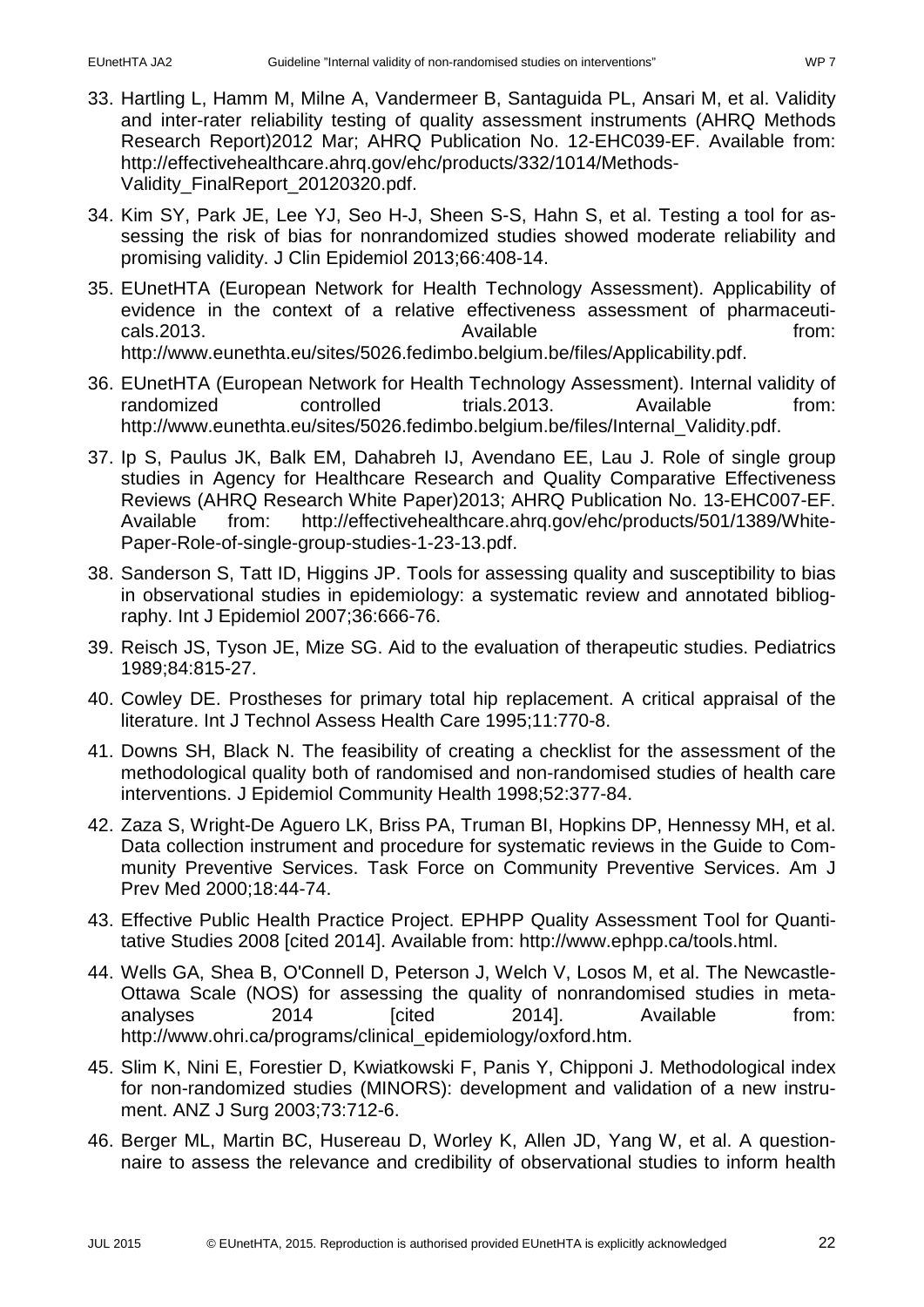care decision making: an ISPOR-AMCP-NPC Good Practice Task Force report. Value Health 2014;17:143-56.

- <span id="page-22-1"></span>47. Dreyer NA, Velentgas P, Westrich K, Dubois R. The GRACE checklist for rating the quality of observational studies of comparative effectiveness: a tale of hope and caution. J Manag Care Pharm 2014;20:301-8.
- <span id="page-22-0"></span>48. Sterne JAC, Higgins JPT, Reeves BC, on behalf of the development group for ACRO-BAT-NRSI. A Cochrane Risk Of Bias Assessment Tool: for Non-Randomized Studies of Interventions (ACROBAT-NRSI), Version 1.0.0.2014.
- <span id="page-22-2"></span>49. Stang A. Critical evaluation of the Newcastle-Ottawa scale for the assessment of the quality of nonrandomized studies in meta-analyses. Eur J Epidemiol 2010;25:603-5.
- <span id="page-22-3"></span>50. Hartling L, Milne A, Hamm MP, Vandermeer B, Ansari M, Tsertsvadze A, et al. Testing the Newcastle Ottawa Scale showed low reliability between individual reviewers. J Clin Epidemiol 2013;66:982-93.
- <span id="page-22-4"></span>51. Mihailovic A, Bell CM, Urbach DR. Users' guide to the surgical literature. Case-control studies in surgical journals. Can J Surg 2005;48:148-51.
- 52. Hellems MA, Kramer MS, Hayden GF. Case-control confusion. Ambul Pediatr 2006;6:96-9.
- 53. Grimes DA. "Case-control" confusion: mislabeled reports in obstetrics and gynecology journals. Obstet Gynecol 2009;114:1284-6.
- 54. Mayo NE, Goldberg MS. When is a case-control study not a case-control study? J Rehabil Med 2009;41:209-16.
- <span id="page-22-5"></span>55. Guyatt GH, Oxman AD, Vist GE, Kunz R, Falck-Ytter Y, Alonso-Coello P, et al. GRADE: an emerging consensus on rating quality of evidence and strength of recommendations. BMJ 2008;336:924-6.
- 56. Balshem H, Helfand M, Schünemann HJ, Oxman AD, Kunz R, Brozek J, et al. GRADE guidelines: 3. Rating the quality of evidence. J Clin Epidemiol 2011;64:401-6.
- 57. Berkman ND, Lohr KN, Ansari M, McDonagh M, Balk E, Whitlock E, et al. Grading the strength of a body of evidence when assessing health care interventions for the Effective Health Care Program of the Agency for Healthcare Research and Quality: An Update (AHRQ Methods Guide) 2013; AHRQ Publication No. 13(14)-EHC130-EF. Available from: http://www.effectivehealthcare.ahrq.gov/ehc/products/457/1752/methodsguidance-grading-evidence-131118.pdf.
- <span id="page-22-6"></span>58. Albert RK. "Lies, damned lies ..." and observational studies in comparative effectiveness research. Am J Respir Crit Care Med 2013;187:1173-7.
- 59. Freemantle N, Marston L, Walters K, Wood J, Reynolds MR, Petersen I. Making inferences on treatment effects from real world data: propensity scores, confounding by indication, and other perils for the unwary in observational research. BMJ 2013;347:f6409.
- 60. Lefering R. Strategies for comparative analyses of registry data. Injury 2014;45 Suppl 3:S83-8.
- <span id="page-22-7"></span>61. Gliklich RE, Dreyer NA. Registries for evaluating patient outcomes - a user's guides, 3rd edition (AHRQ report) 2014; AHRQ Publication No. 13(14)-EHC111. Available from: [http://effectivehealthcare.ahrq.gov/ehc/products/420/1897/registries-guide-3rd](http://effectivehealthcare.ahrq.gov/ehc/products/420/1897/registries-guide-3rd-edition-vol-1-140430.pdf)[edition-vol-1-140430.pdf.](http://effectivehealthcare.ahrq.gov/ehc/products/420/1897/registries-guide-3rd-edition-vol-1-140430.pdf)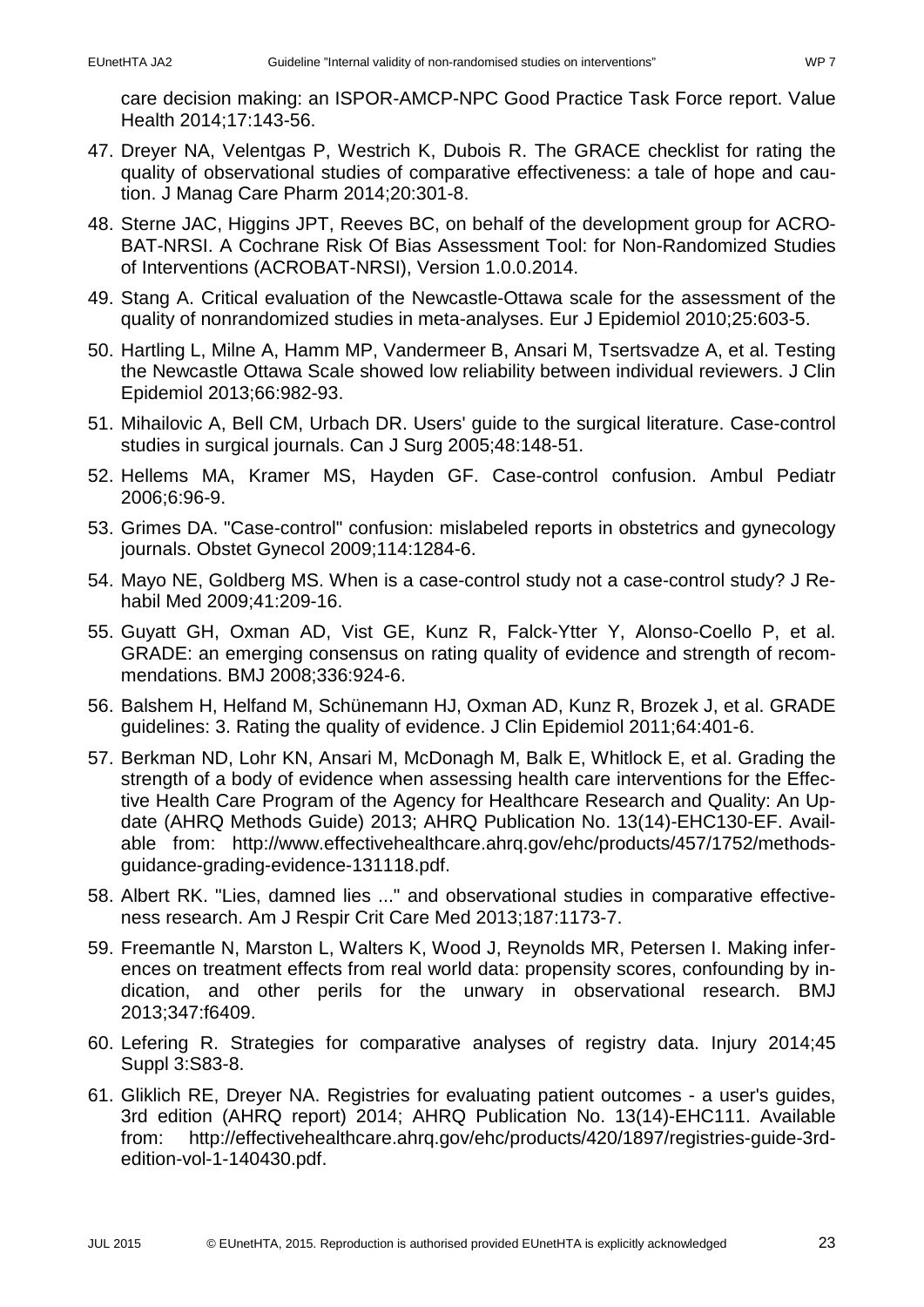# <span id="page-23-0"></span>**Annexe 2. Documentation of literature search**

### **Search engines and sources of information**

Search in bibliographic database: Medline (Ovid)

Search date: 06.01.2014

#### **Strategies of research**

Ovid MEDLINE(R) In-Process & Other Non-Indexed Citations, January 03, 2014

Ovid MEDLINE(R) 1946 to November Week 3 2013

Ovid MEDLINE(R) Daily Update November 20, 2013

| #              | <b>Searches</b>                                                           |
|----------------|---------------------------------------------------------------------------|
| 1              | (appraisal* or assessment* or assessing* or rating* or rater*).ti,ab.     |
| $\overline{2}$ | (tool* or scale* or checklist*).ti,ab.                                    |
| 3              | ((classification* or scoring*) adj1 system*).ti,ab.                       |
| 4              | Research Design/                                                          |
| 5              | st.fs.                                                                    |
| 6              | 4 and 5                                                                   |
| 7              | $or/2-3,6$                                                                |
| 8              | "Bias (Epidemiology)"/                                                    |
| 9              | Reproducibility of Results/                                               |
|                | 10 Observer Variation/                                                    |
|                | 11 ((interrater* or interobserver* or observer*) adj3 agreement*).ti, ab. |
|                | 12 (bias <sup>*</sup> or reliability or validity).ti, ab.                 |
|                | 13 quality.ti.                                                            |
|                | 14 or/8-13                                                                |
|                | 15 Review Literature as Topic/                                            |
|                | 16 Evidence-Based Medicine/                                               |
|                | 17 Clinical Trials as Topic/                                              |
|                | 18 systematic review*.ti, ab.                                             |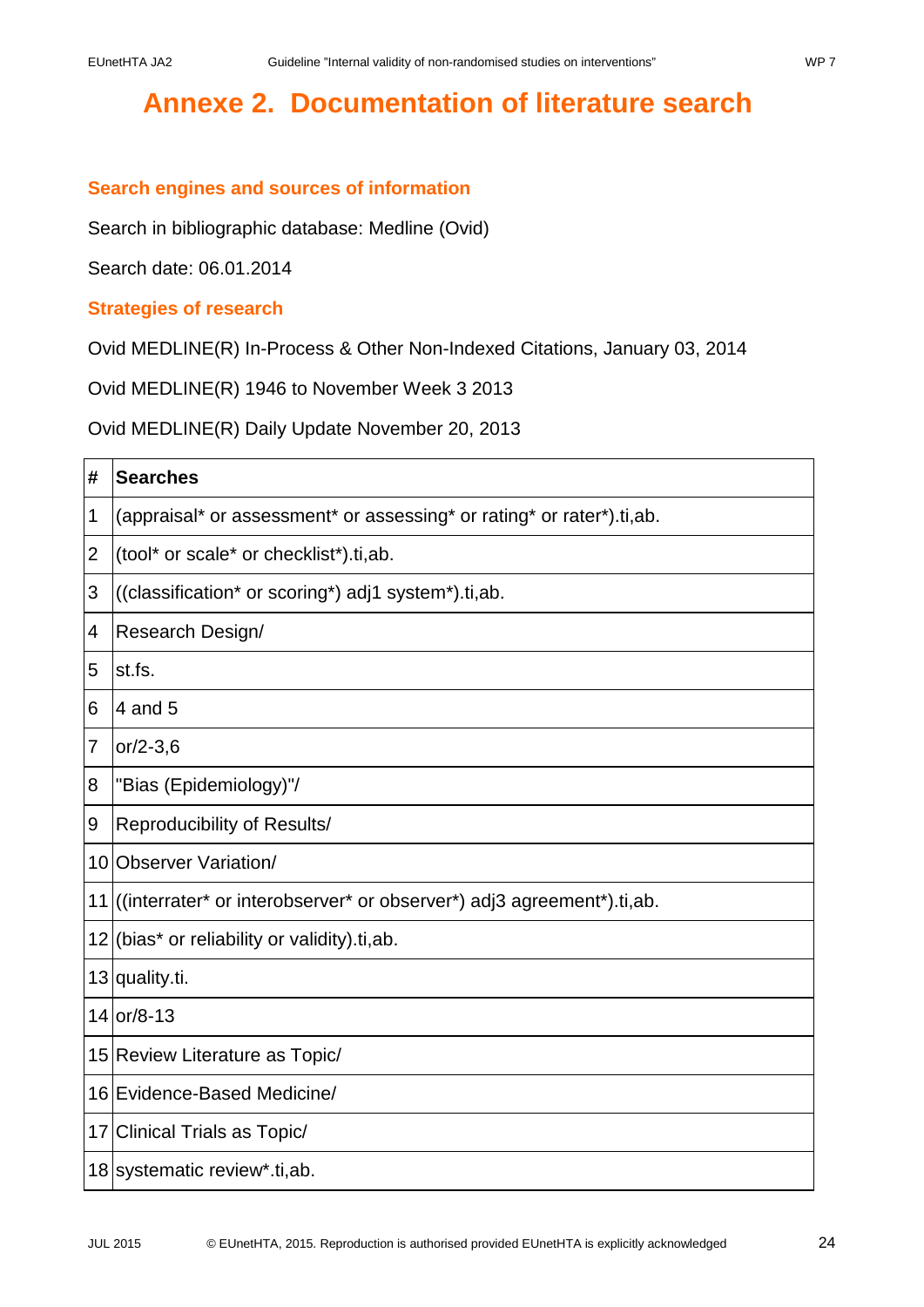| 19 (observational* adj3 studies).ti,ab. |
|-----------------------------------------|
| 20 or/15-19                             |
| 21 and/1,7,14,20                        |
| 22 limit 21 to yr="2005 - Current"      |

### **Inclusion and exclusion criteria**

### Inclusion criteria

| 1              | Article contains description or evaluation of a qualitative or quantitative method<br>(e.g. tools, checklists, hierarchies, etc.) to assess risk-of-bias (RoB) |
|----------------|----------------------------------------------------------------------------------------------------------------------------------------------------------------|
| 2              | RoB assessment method is intended for at least some type of non-randomised<br>intervention studies                                                             |
| $\overline{3}$ | Article type is systematic review, narrative review, or any empirical study (e.g. on<br>validity or reliability of assessment methods)                         |

#### Exclusion criteria

| E1             | Article contains only an application of existing RoB assessment methods without<br>formal evaluation of assessment methods       |
|----------------|----------------------------------------------------------------------------------------------------------------------------------|
| E2             | Focus of article is on whether inclusion of non-randomised intervention studies in<br>systematic review is altogether worthwhile |
| E <sub>3</sub> | RoB assessment method is intended for diagnostic accuracy studies                                                                |
| E <sub>4</sub> | Article type is educational review, editorial or letter                                                                          |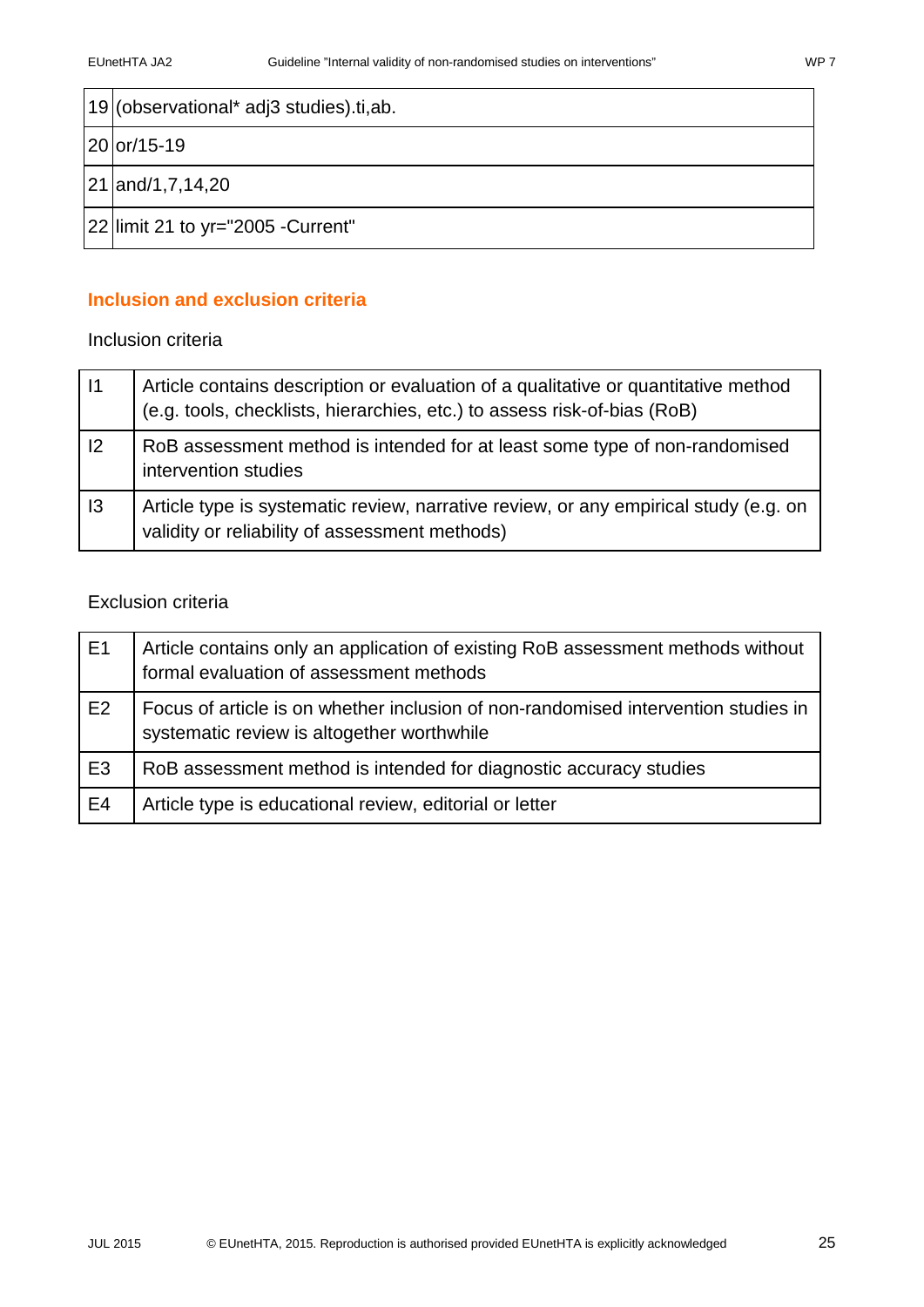### **Study selection**

Screening of title and abstract was done independently by two researchers. Disagreement was resolved by consensus. Full text document screening was also done independently by two researchers. Disagreement was resolved by consensus or by a third reviewer.



As shown in the PRISMA flow diagram, 33 articles were included. The references of the 38 excluded articles can be found below.

#### **Detailed assessment of included articles**

A total of 33 articles were assessed in detail. The 7 studies testing or evaluating existing RoB tools (1-7) were used to support a decision for or against one or another RoB tool. The 3 systematic reviews of existing RoB tools (8-10) were used to identify additional RoB tools.

The remaining 23 articles reported on 20 new (or modified) RoB tools. As described in the following table, all tools (except one) had features that rendered them unsuitable for broader use. Thus, only the tool by Kim et al., RoBANS (Risk of Bias Assessment Tool for Non-randomized Studies), was selected from the bibliographic literature search.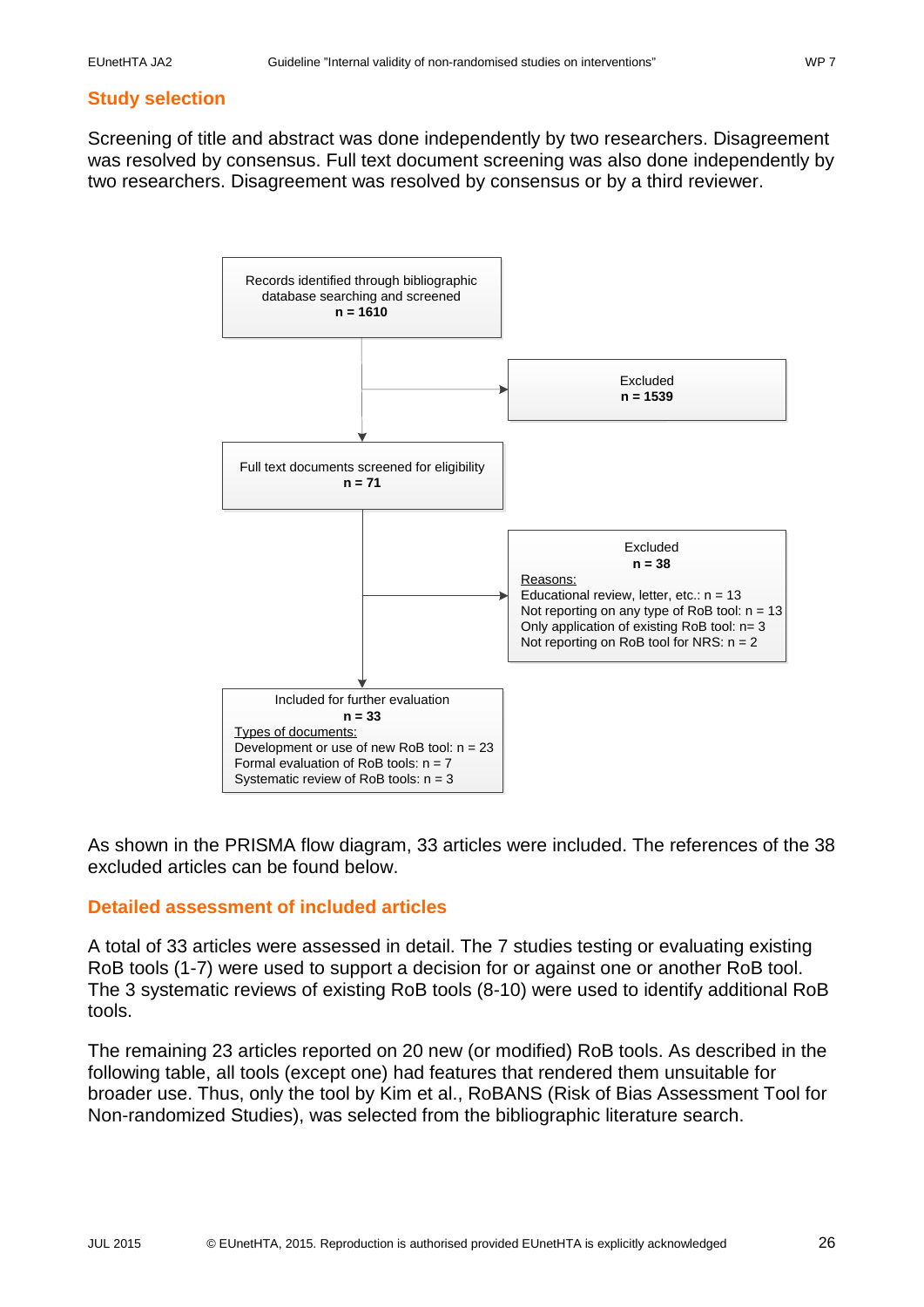| Authors, year                       | Name of tool                                                                              | Main problem with tool                                                         |
|-------------------------------------|-------------------------------------------------------------------------------------------|--------------------------------------------------------------------------------|
| Berra et al., 2008<br>(11)          |                                                                                           | Contains several items on ex-<br>ternal validity and quality of re-<br>porting |
| Bornhöft et al., (12)               | $\qquad \qquad \blacksquare$                                                              | Intended only for assessment of<br>external validity                           |
| Chou et al., 2005<br>(13)           | $\overline{a}$                                                                            | Intended only for studies on<br>harms                                          |
| Crowe et al., 2011,<br>2012 (14-17) | <b>CCAT (Crowe Critical Ap-</b><br>praisal Tool)                                          | Contains several items on quali-<br>ty of reporting                            |
| Dawson et al., 2013<br>(18)         | <b>Qu-ATEBS (Quality Assess-</b><br>ment Tool for Experimental<br><b>Bruxism Studies)</b> | Ad-hoc tool for use in orthodon-<br>tics                                       |
| Keus et al., 2010<br>(19)           | 'Error matrix approach'                                                                   | Contains external validity; modi-<br>fication of hierarchy of evidence         |
| Kim et al., 2013 (20)               | RoBANS (Risk of Bias As-<br>sessment Tool for Non-<br>randomized Studies)                 |                                                                                |
| Kreif et al., 2013<br>(21)          |                                                                                           | Intended only to assess the con-<br>founding domain                            |
| Hrabok et al., 2013<br>(22)         | EBNP (evidence-based neu-<br>ropsychology) checklist                                      | Ad-hoc tool for use in neuropsy-<br>chology                                    |
| Huisstede et al.,<br>2006 (23)      |                                                                                           | Ad-hoc tool for use in orthopae-<br>dic surgery                                |
| Pace et al., 2012<br>(24)           | <b>MMAT</b> (Mixed Methods Ap-<br>praisal Tool)                                           | Modular design with only 4<br>items on NRS                                     |
| Revuz et al., 2008<br>(25)          | -                                                                                         | Ad-hoc tool for use in dermatol-<br>ogy                                        |
| Romeiser Logan et<br>al., 2008 (26) | $\overline{\phantom{a}}$                                                                  | Intended only for single case<br>experiments (n-of-1 trials)                   |
| Ross et al., 2011<br>(27)           | <b>SAQOR (Systematic As-</b><br>sessment of Quality in Ob-<br>servational Research)       | Contains several items on quali-<br>ty of reporting                            |
| Sirriyeh et al., 2011<br>(28)       | <b>QATSDD (Quality Assess-</b><br>ment Tool for Studies with<br>Diverse Designs)          | Confounding domain not includ-<br>ed; calculation of summary<br>score          |
| Tate et al., 2008 (29)              | <b>SCED (Single-Case Experi-</b><br>mental Design)                                        | Intended only for single case<br>experiments (n-of-1 trials)                   |
| Thompson et al.,<br>2011 (30)       |                                                                                           | Only modification of the Downs-<br>and-Black quality checklist                 |
| Tooth et al., 2005<br>(31)          | $\overline{a}$                                                                            | Contains several items on quali-<br>ty of reporting                            |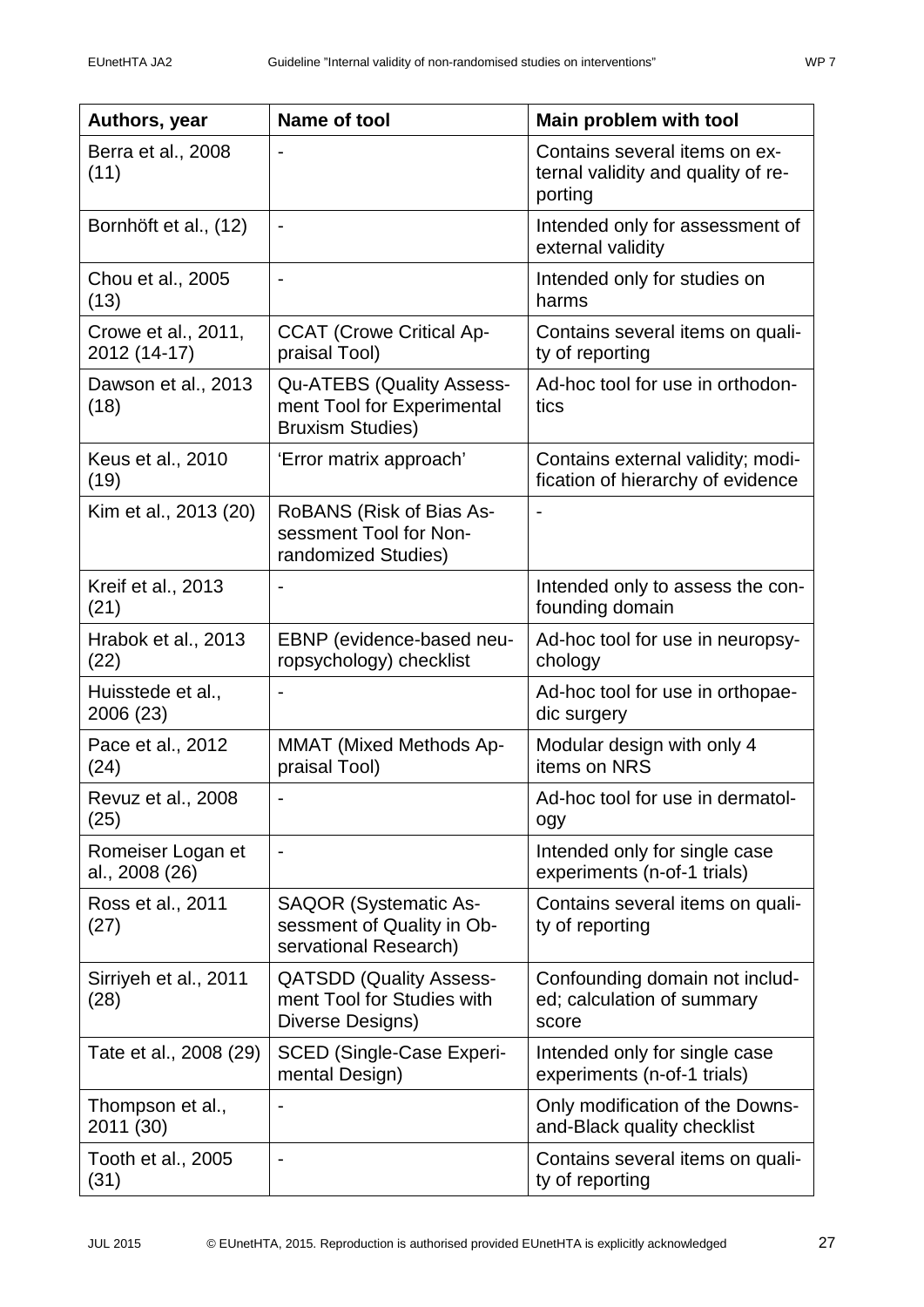| Tseng et al., 2008<br>(32) | $\blacksquare$                                                                                                               | Contains several items on quali-<br>ty of reporting |
|----------------------------|------------------------------------------------------------------------------------------------------------------------------|-----------------------------------------------------|
| Wong et al., 2008<br>(33)  | QATSO (Quality Assessment   Contains several items on ex-<br><b>Tool for Systematic Reviews</b><br>of Observational Studies) | ternal validity and quality of re-<br>porting       |

### **References included**

- 1. Alperson SY, Berger VW. Opposing systematic reviews: the effects of two quality rating instruments on evidence regarding t'ai chi and bone mineral density in postmenopausal women. J Altern Complement Med 2011;17(5):389-95.
- 2. Hartling L, Fernandes RM, Seida J, Vandermeer B, Dryden DM. From the trenches: a cross-sectional study applying the GRADE tool in systematic reviews of healthcare interventions. PLoS ONE 2012;7(4):e34697.
- 3. Hartling L, Milne A, Hamm MP, Vandermeer B, Ansari M, Tsertsvadze A, et al. Testing the Newcastle Ottawa Scale showed low reliability between individual reviewers. J Clin Epidemiol 2013;66(9):982-93.
- 4. Oremus M, Oremus C, Hall GBC, McKinnon MC, Ect, Cognition Systematic Review T. Inter-rater and test-retest reliability of quality assessments by novice student raters using the Jadad and Newcastle-Ottawa Scales. BMJ Open 2012;2(4).
- 5. Voss PH, Rehfuess EA. Quality appraisal in systematic reviews of public health interventions: an empirical study on the impact of choice of tool on meta-analysis. J Epidemiol Community Health 2013;67(1):98-104.
- 6. Wiart L, Kolaski K, Butler C, Vogtle L, Logan LR, Hickman R, et al. Interrater reliability and convergent validity of the American Academy for Cerebral Palsy and Developmental Medicine methodology for conducting systematic reviews. Dev Med Child Neurol 2012;54(7):606-11.
- 7. Baker A, Young K, Potter J, Madan I. A review of grading systems for evidence-based guidelines produced by medical specialties. Clin Med 2010;10(4):358-63.
- 8. Dreier M, Borutta B, Stahmeyer J, Krauth C, Walter U. Comparison of tools for assessing the methodological quality of primary and secondary studies in health technology assessment reports in Germany. GMS Health Technol Assess. 2010;6:Doc07.
- 9. Neyarapally GA, Hammad TA, Pinheiro SP, Iyasu S. Review of quality assessment tools for the evaluation of pharmacoepidemiological safety studies. BMJ Open 2012;2(5).
- 10. Sanderson S, Tatt ID, Higgins JPT. Tools for assessing quality and susceptibility to bias in observational studies in epidemiology: a systematic review and annotated bibliography. Int J Epidemiol 2007;36(3):666-76.
- 11. Berra S, Elorza-Ricart JM, Estrada M-D, Sánchez E. [A tool [corrected] for the critical appraisal of epidemiological cross-sectional studies]. Gac Sanit 2008;22(5):492-7.
- 12. Bornhöft G, Maxion-Bergemann S, Wolf U, Kienle GS, Michalsen A, Vollmar HC, et al. Checklist for the qualitative evaluation of clinical studies with particular focus on external validity and model validity. BMC Med Res Methodol 2006;6:56.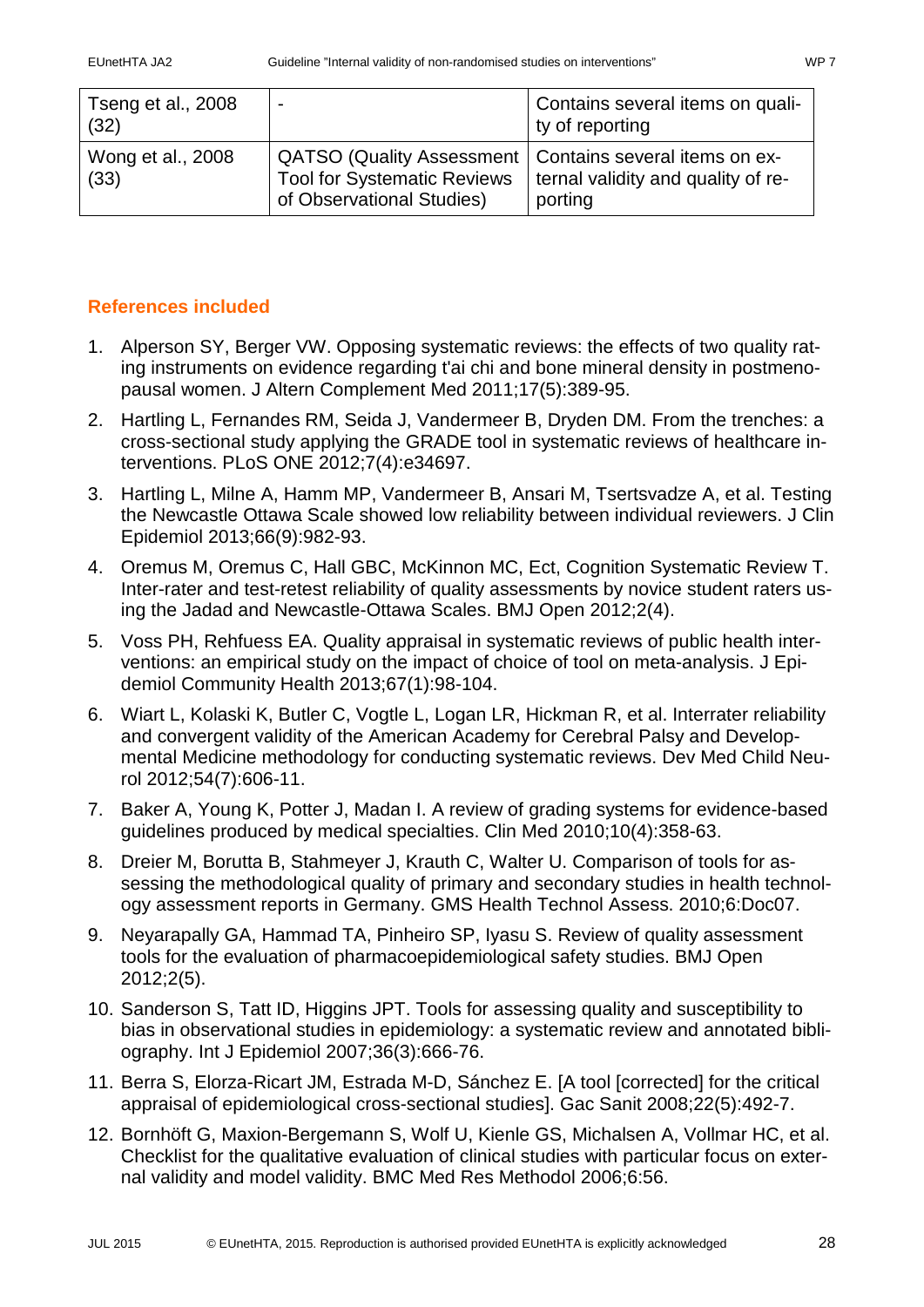- 13. Chou R, Helfand M. Challenges in systematic reviews that assess treatment harms. Ann Intern Med 2005;142(12 Pt 2):1090-9.
- 14. Crowe M, Sheppard L. A general critical appraisal tool: an evaluation of construct validity. Int J Nurs Stud 2011;48(12):1505-16.
- 15. Crowe M, Sheppard L, Campbell A. Comparison of the effects of using the Crowe Critical Appraisal Tool versus informal appraisal in assessing health research: a randomised trial. Int J Evid Based Healthc 2011;9(4):444-9.
- 16. Crowe M, Sheppard L, Campbell A. Reliability analysis for a proposed critical appraisal tool demonstrated value for diverse research designs. J Clin Epidemiol 2012;65(4):375-83.
- 17. Crowe M, Sheppard L. A review of critical appraisal tools show they lack rigor: Alternative toolstructure is proposed. J Clin Epidemiol 2011;64(1):79-89.
- 18. Dawson A, Raphael KG, Glaros A, Axelsson S, Arima T, Ernberg M, et al. Development of a quality-assessment tool for experimental bruxism studies: reliability and validity. J Orofac Pain 2013;27(2):111-22.
- 19. Keus F, Wetterslev J, Gluud C, van Laarhoven CJHM. Evidence at a glance: error matrix approach for overviewing available evidence. BMC Med Res Methodol 2010;10:90.
- 20. Kim SY, Park JE, Lee YJ, Seo H-J, Sheen S-S, Hahn S, et al. Testing a tool for assessing the risk of bias for nonrandomized studies showed moderate reliability and promising validity. J Clin Epidemiol 2013;66(4):408-14.
- 21. Kreif N, Grieve R, Sadique MZ. Statistical methods for cost-effectiveness analyses that use observational data: a critical appraisal tool and review of current practice. Health Econ 2013;22(4):486-500.
- 22. Hrabok M, Dykeman J, Sherman EMS, Wiebe S. An evidence-based checklist to assess neuropsychological outcomes of epilepsy surgery: how good is the evidence? Epilepsy Behav 2013;29(3):443-8.
- 23. Huisstede BMA, Miedema HS, van Opstal T, de Ronde MTM, Kuiper JI, Verhaar JAN, et al. Interventions for treating the posterior interosseus nerve syndrome: a systematic review of observational studies. J Peripher Nerv Syst 2006;11(2):101-10.
- 24. Pace R, Pluye P, Bartlett G, Macaulay AC, Salsberg J, Jagosh J, et al. Testing the reliability and efficiency of the pilot Mixed Methods Appraisal Tool (MMAT) for systematic mixed studies review. Int J Nurs Stud 2012;49(1):47-53.
- 25. Revuz J, Moyse D, Poli F, Pawin H, Faure M, Chivot M, et al. A tool to evaluate rapidly the quality of clinical trials on topical acne treatment. J Eur Acad Dermatol Venereol 2008;22(7):800-6.
- 26. Romeiser Logan L, Hickman RR, Harris SR, Heriza CB. Single-subject research design: recommendations for levels of evidence and quality rating.[Erratum appears in Dev Med Child Neurol 2009 Mar;51(3):247]. Dev Med Child Neurol 2008;50(2):99-103.
- 27. Ross LE, Grigoriadis S, Mamisashvili L, Koren G, Steiner M, Dennis CL, et al. Quality assessment of observational studies in psychiatry: an example from perinatal psychiatric research. Int J Methods Psychiatr Res 2011;20(4):224-34.
- 28. Sirriyeh R, Lawton R, Gardner P, Armitage G. Reviewing studies with diverse designs: the development and evaluation of a new tool. J Eval Clin Pract 2012;18(4):746-52.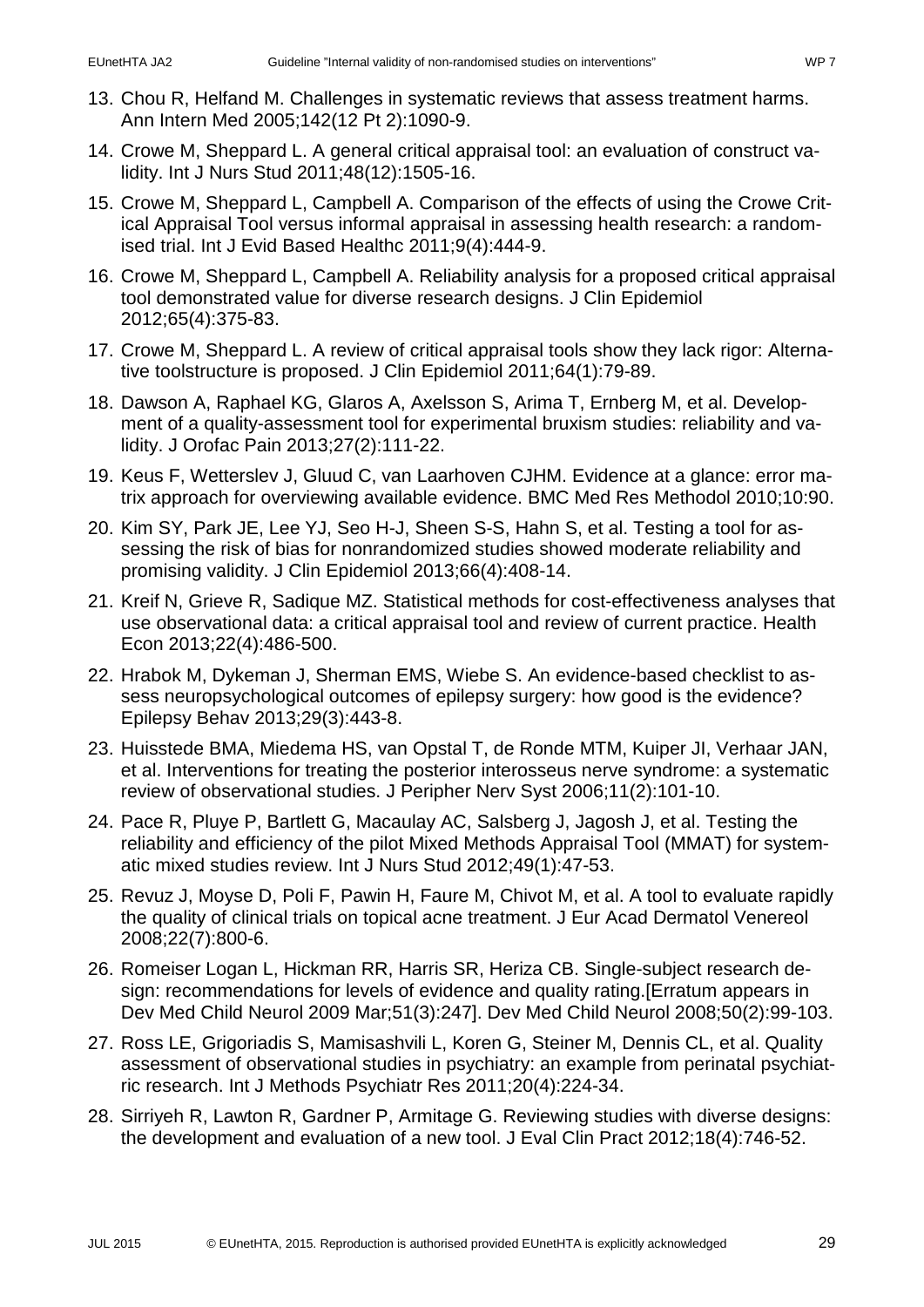- 29. Tate RL, McDonald S, Perdices M, Togher L, Schultz R, Savage S. Rating the methodological quality of single-subject designs and n-of-1 trials: introducing the Single-Case Experimental Design (SCED) Scale. Neuropsychol 2008;18(4):385-401.
- 30. Thompson S, Ekelund U, Jebb S, Lindroos AK, Mander A, Sharp S, et al. A proposed method of bias adjustment for meta-analyses of published observational studies. Int J Epidemiol 2011;40(3):765-77.
- 31. Tooth L, Ware R, Bain C, Purdie DM, Dobson A. Quality of reporting of observational longitudinal research. Am J Epidemiol 2005;161(3):280-8.
- 32. Tseng TY, Breau RH, Fesperman SF, Vieweg J, Dahm P. Evaluating the evidence: the methodological and reporting quality of comparative observational studies of surgical interventions in urological publications. BJU Int 2009;103(8):1026-31.
- 33. Wong WCW, Cheung CSK, Hart GJ. Development of a quality assessment tool for systematic reviews of observational studies (QATSO) of HIV prevalence in men having sex with men and associated risk behaviours. Emerg Themes Epidemiol 2008;5:23.

### **References excluded (with reason)**

### **Not I1: Article fails to contain a description or evaluation of a RoB tool (n= 13)**

- 1. Baron G, Boutron I, Giraudeau B, Ravaud P. Violation of the intent-to-treat principle and rate of missing data in superiority trials assessing structural outcomes in rheumatic diseases. Arthritis Rheum 2005;52(6):1858-65.
- 2. Berger ML, Dreyer N, Anderson F, Towse A, Sedrakyan A, Normand SL. Prospective observational studies to assess comparative effectiveness: the ISPOR Good Research Practices Task Force report. Value Health 2012;15(2):217-30.
- 3. Blackman KC, Zoellner J, Berrey LM, Alexander R, Fanning J, Hill JL, et al. Assessing the internal and external validity of mobile health physical activity promotion interventions: a systematic literature review using the RE-AIM framework. J Med Internet Res 2013;15(10):e224.
- 4. Bossuyt PMM, Besselink MGH. Is there such a thing as 'fitting evidence'? [Dutch]. Ned Tijdschr Geneeskd 2013;157(15):A6027.
- 5. Concato J. Study design and "evidence" in patient-oriented research. Am J Respir Crit Care Med 2013;187(11):1167-72.
- 6. Foster MJ, Shurtz S. Making the Critical Appraisal for Summaries of Evidence (CASE) for evidence-based medicine (EBM): critical appraisal of summaries of evidence. J Med Libr Assoc 2013;101(3):192-8.
- 7. Jolliffe D, Murray J, Farrington D, Vannick C. Testing the Cambridge Quality Checklists on a review of disrupted families and crime. Crim Behav Ment Health 2012;22(5):303-14.
- 8. O'Connor DP, Brinker MR. Challenges in outcome measurement: clinical research perspective. Clin Orthop Rel Res 2013;471(11):3496-503.
- 9. Elissen AMJ, Adams JL, Spreeuwenberg M, Duimel-Peeters IGP, Spreeuwenberg C, Linden A, et al. Advancing current approaches to disease management evaluation: capitalizing on heterogeneity to understand what works and for whom. BMC Med Res Methodol 2013;13:40.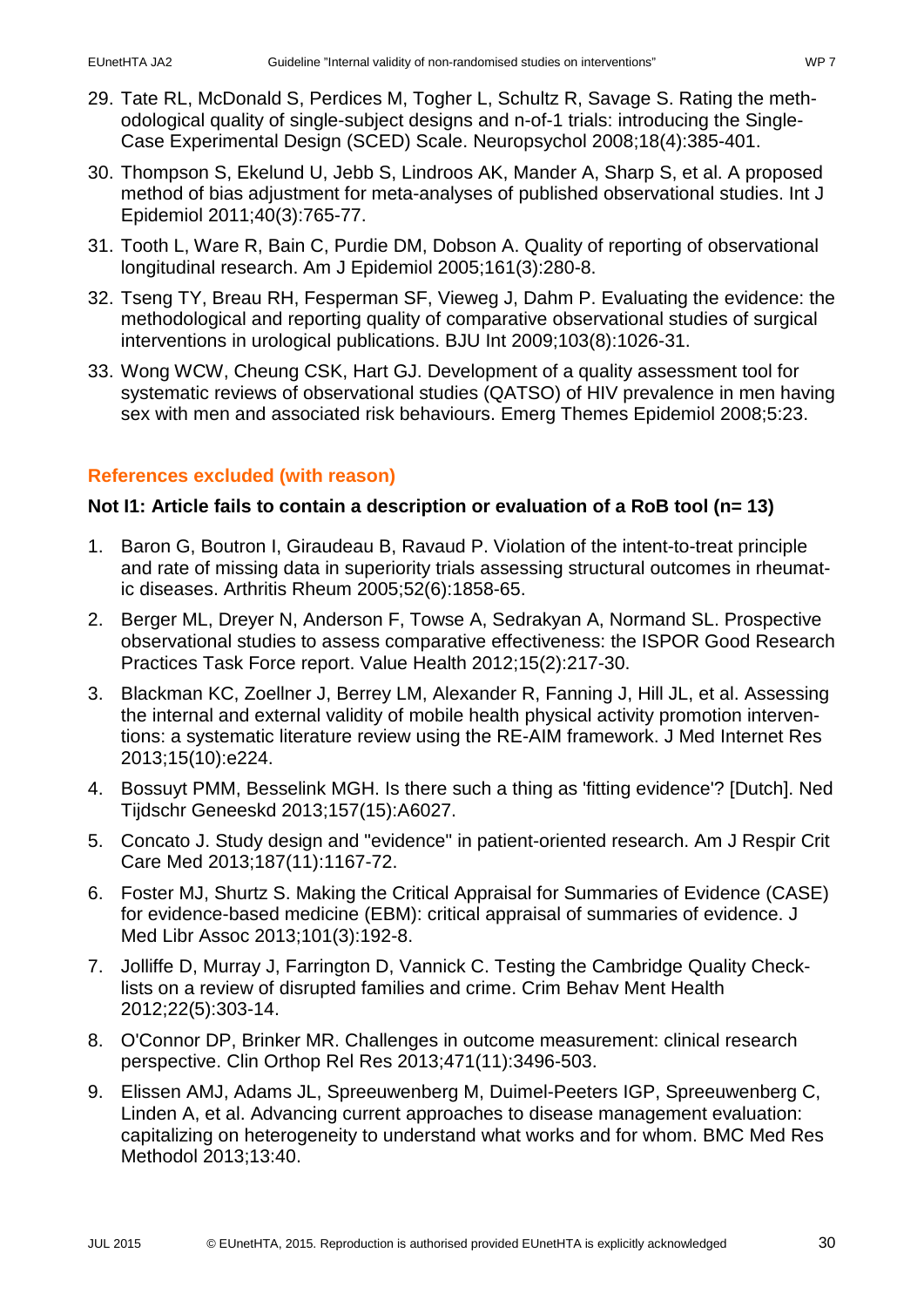- 10. Gugiu PC, Gugiu MR. A critical appraisal of standard guidelines for grading levels of evidence. Eval Health Prof 2010;33(3):233-55.
- 11. Kamioka H, Kawamura Y, Tsutani K, Maeda M, Hayasaka S, Okuizum H, et al. A checklist to assess the quality of reports on spa therapy and balneotherapy trials was developed using the Delphi consensus method: the SPAC checklist. Complement Ther Med 2013;21(4):324-32.
- 12. Stang A. Critical evaluation of the Newcastle-Ottawa scale for the assessment of the quality of nonrandomized studies in meta-analyses. Eur J Epidemiol 2010;25(9):603-5.
- 13. Vanderweele TJ, Arah OA. Bias formulas for sensitivity analysis of unmeasured confounding for general outcomes, treatments, and confounders. Epidemiology 2011;22(1):42-52.

### **Not I2: Article deals with RoB but not with regard to non-randomised intervention studies**

- 1. Brouwers MC, Johnston ME, Charette ML, Hanna SE, Jadad AR, Browman GP. Evaluating the role of quality assessment of primary studies in systematic reviews of cancer practice guidelines. BMC Med Res Methodol 2005;5(1):8.
- 2. Dixon E, Hameed M, Sutherland F, Cook DJ, Doig C. Evaluating meta-analyses in the general surgical literature: a critical appraisal. Ann Surg 2005;241(3):450-9.
- 3. Hirji KF. No short-cut in assessing trial quality: a case study. Trials 2009;10:1.
- 4. Loudon K, Zwarenstein M, Sullivan F, Donnan P, Treweek S. Making clinical trials more relevant: improving and validating the PRECIS tool for matching trial design decisions to trial purpose. Trials 2013;14:115.
- 5. Shamliyan T, Kane RL, Dickinson S. A systematic review of tools used to assess the quality of observational studies that examine incidence or prevalence and risk factors for diseases. J Clin Epidemiol 2010;63(10):1061-70.
- 6. Shamliyan T, Kane RL, Jansen S. Systematic reviews synthesized evidence without consistent quality assessment of primary studies examining epidemiology of chronic diseases. J Clin Epidemiol 2012;65(6):610-8.
- 7. Terwee CB, Mokkink LB, Knol DL, Ostelo RWJG, Bouter LM, De Vet HCW. Rating the methodological quality in systematic reviews of studies on measurement properties: a scoring system for the COSMIN checklist. Qual Life Res 2012;21(4):651-7.
- 8. Yang X, Shoptaw S. Assessing missing data assumptions in longitudinal studies: an example using a smoking cessation trial. Drug Alcohol Depend 2005;77(3):213-25.
- 9. Furlan AD, Pennick V, Bombardier C, van Tulder M, Cochrane Back Review Group. 2009 updated method guidelines for systematic reviews in the Cochrane Back Review Group. Spine 2009;34(18):1929-41.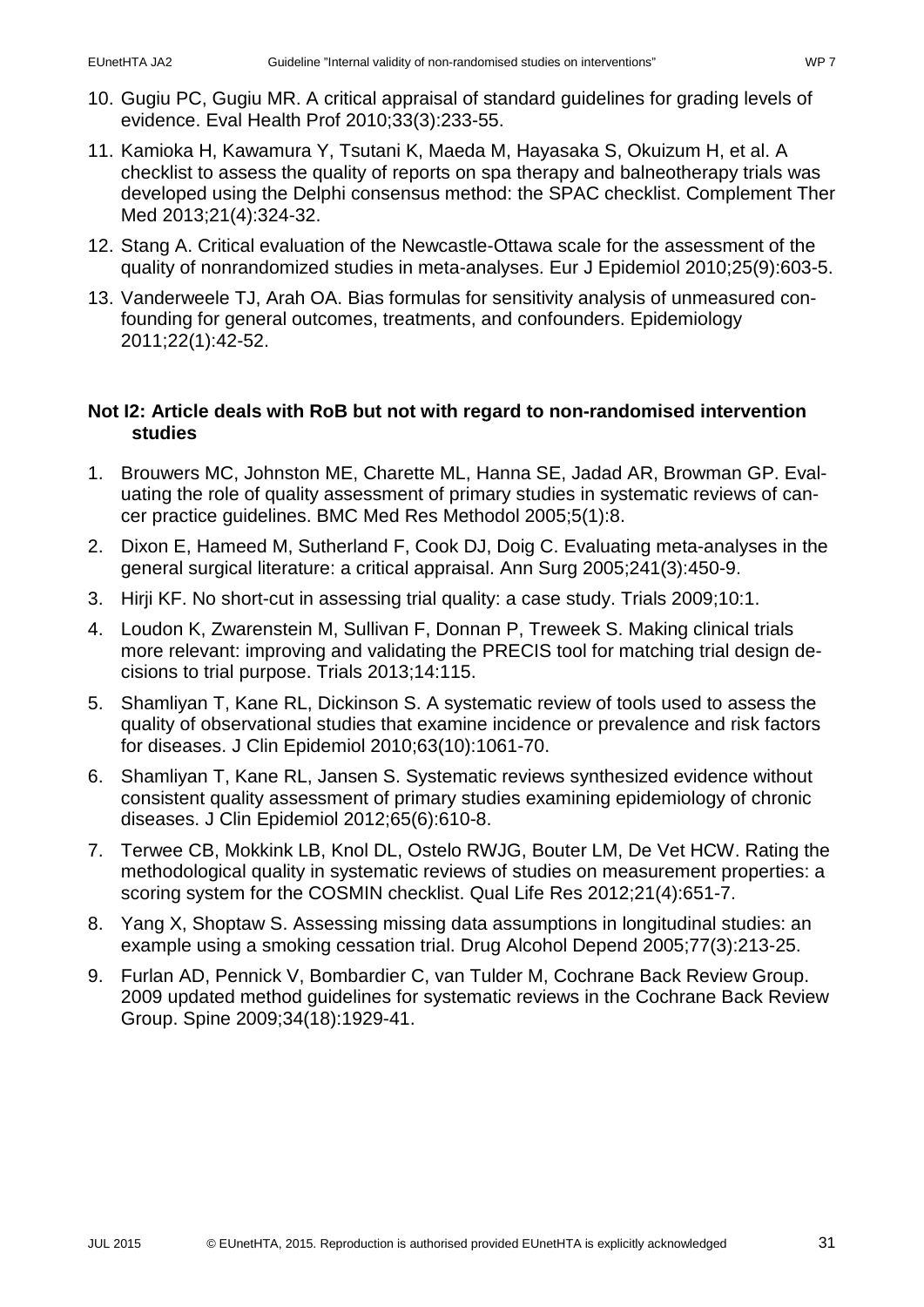### **E1: Article contains only an application of existing RoB assessment methods without formal evaluation of assessment methods (n= 3)**

- 1. Nye C, Hahs-Vaughn D. Assessing methodological quality of randomized and quasiexperimental trials: a summary of stuttering treatment research. Int J Speech Lang Pathol 2011;13(1):49-60.
- 2. Hamre HJ, Glockmann A, Kienle GS, Kiene H. Combined bias suppression in singlearm therapy studies. J Eval Clin Pract 2008;14(5):923-9.
- 3. Pearson M, Peters J. Outcome reporting bias in evaluations of public health interventions: evidence of impact and the potential role of a study register. J Epidemiol Community Health 2012;66(4):286-9.

### **E4: Article type is educational review, editorial or letter (n= 13)**

- 1. Akobeng AK. Assessing the validity of clinical trials. J Ped Gastroent Nutrition 2008;47(3):277-82.
- 2. Callas PW. Searching the biomedical literature: research study designs and critical appraisal. Clin Lab Sci 2008;21(1):42-8.
- 3. Guzelian PS, Victoroff MS, Halmes NC, James RC, Guzelian CP. Evidence-based toxicology: a comprehensive framework for causation. Human Exp Toxicol 2005;24(4):161-201.
- 4. Hiebert R, Nordin M. Methodological aspects of outcomes research. Eur Spine J 2006;15(Suppl 1):S4-S16.
- 5. Lang S, Kleijnen J. Quality assessment tools for observational studies: lack of consensus. Int J Evid Based Healthcare 2010;8(4):247.
- 6. Moyer A, Finney JW. Rating methodological quality: toward improved assessment and investigation. Account Res 2005;12(4):299-313.
- 7. Paradis C. Bias in surgical research. Ann Surg 2008;248(2):180-8.
- 8. Urschel JD. How to analyze an article. World J Surg 2005;29(5):557-60.
- 9. Hannan EL. Randomized clinical trials and observational studies: guidelines for assessing respective strengths and limitations. JACC Cardiovasc Interv 2008;1(3):211-7.
- 10. Levenson MS, Yue LQ. Regulatory issues of propensity score methodology application to drug and device safety studies. J Biopharm Stat 2013;23(1):110-21.
- 11. Luo Z, Gardiner JC, Bradley CJ. Applying propensity score methods in medical research: pitfalls and prospects. Med Care Res Rev 2010;67(5):528-54.
- 12. Yue LQ. Statistical and regulatory issues with the application of propensity score analysis to nonrandomized medical device clinical studies. J Biopharm Stat 2007;17(1):1- 13; discussion 5-7, 9-21, 3-7 passim.
- 13. Manchikanti L, Singh V, Smith HS, Hirsch JA. Evidence-based medicine, systematic reviews, and guidelines in interventional pain management: part 4: observational studies. Pain Physician 2009;12(1):73-108.